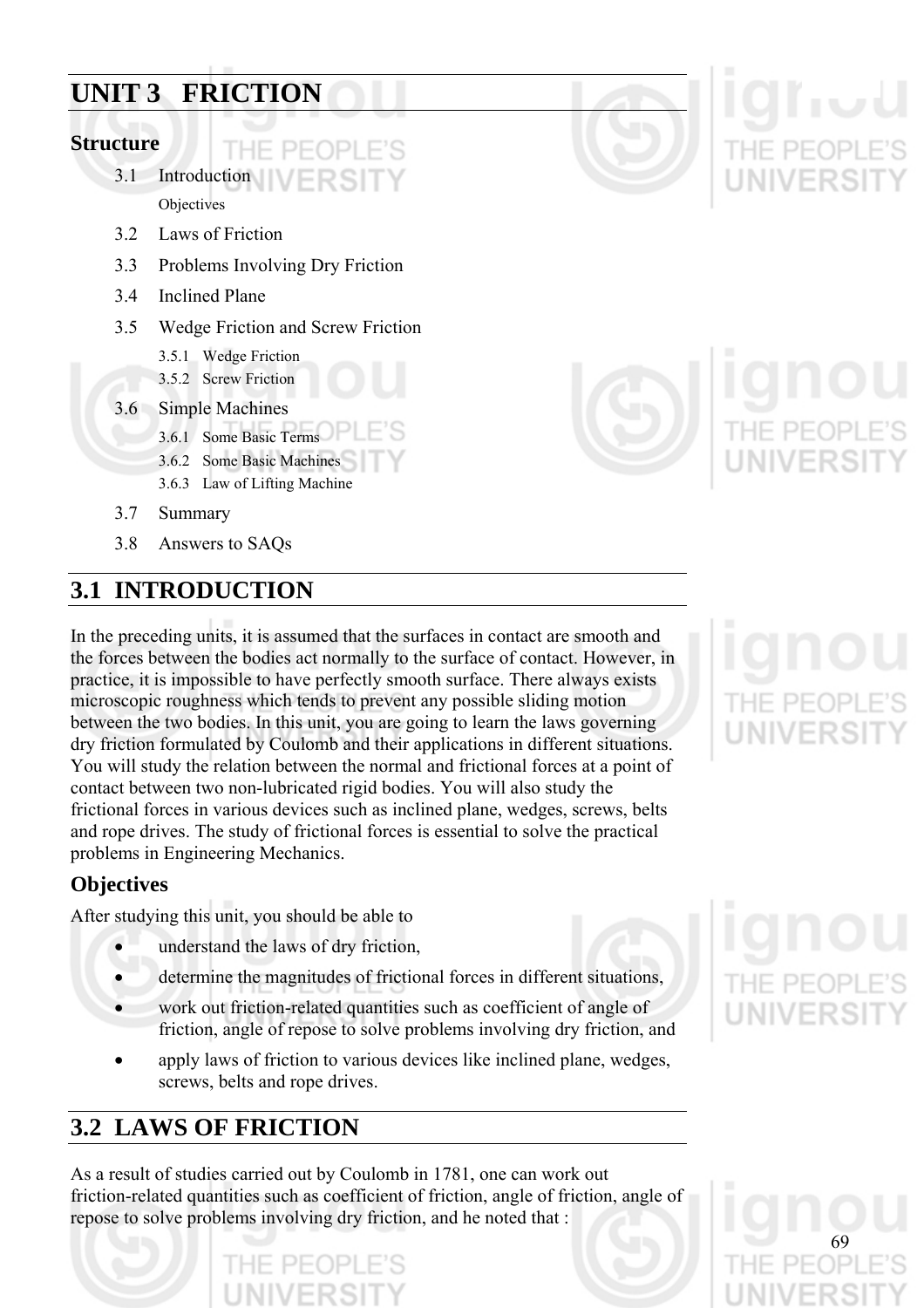

**Applied Mechanics** (i) The total amount of friction that can be developed is independent of the magnitude of the area of contact.

> The total frictional force that can be developed is proportional to the normal force transmitted across the surface of contact.

(iii) For low velocities, the total amount of friction that can be developed is practically independent of velocity. However, it is less than the frictional force corresponding to impending motion

Consider a body of weight *W* resting on a floor. Let *P* be the force applied to it as shown in Figure 3.1. As forces *P* and *W* are concurrent, there must be a third force (provided by the floor) equal in magnitude and opposite in nature to the resultant of *P* and *W* to keep the body in equilibrium. Let it be denoted by *R*. The normal and frictional (i.e., parallel to the floor) components of *R* are represented by *N* and *F*, respectively.

As *P* increases, *F* will also increase corresponding to the limiting condition of impending motion. The maximum value of *F* that can be developed is called **limiting stati**c **friction** and is proportional to the normal reaction *N*.



**Figure 3.1** 

 $\therefore$   $F = \mu N$ .

where, μ is a constant and is called the **coefficient of static friction.** The angle between the normal reaction *N* and the resultant reaction *R* is called the angle of friction. If it is denoted by  $\phi$ , then we get

$$
\tan \phi = \frac{F}{N} = \mu
$$

Therefore, the tangent of angle of friction is equal to the *coefficient of friction.*

It is our common experience that when the body begins to move, there is a decrease in frictional effect from the limiting static friction. An idealized plot of this action as a function of time is shown in Figure 3.2.

This shows that there is a drop from the limiting frictional effect to a frictional effect that is constant with time. It is independent of the velocity of the object.

Generally, the coefficient of friction for dynamic condition are about 25 percent less.



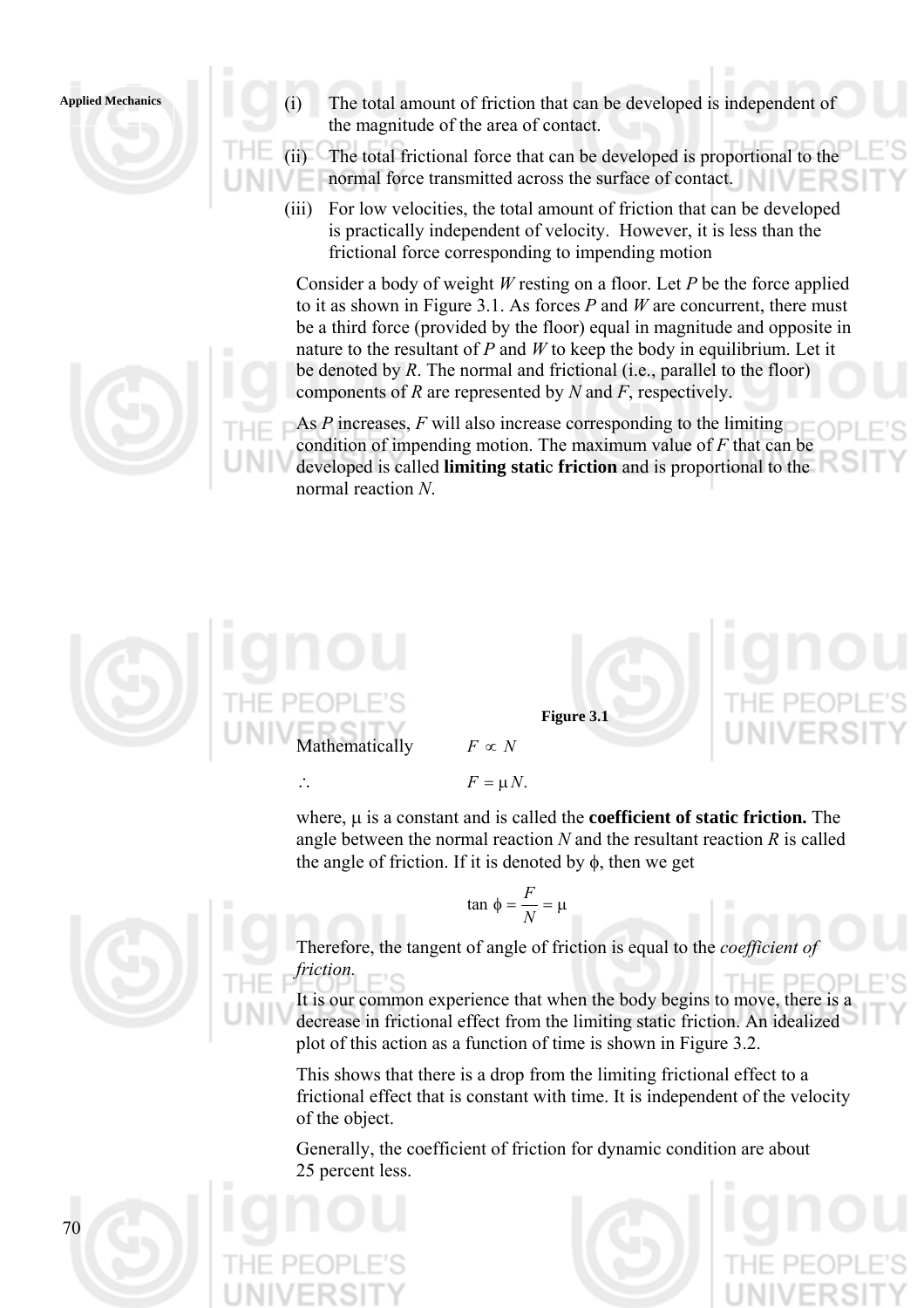



**Figure 3.2** 

Table 3.1 gives the values of static coefficients of friction for various material-on-material combination.

| Table 3.1                 |               |  |  |
|---------------------------|---------------|--|--|
| <b>Surface of Contact</b> | μ             |  |  |
| Steel on cast iron        | 0.40          |  |  |
| Copper on steel           | 0.36          |  |  |
| Hard steel on hard steel  | 0.42          |  |  |
| Mild steel on mild steel  | 0.57          |  |  |
| Rope on wood              | 0.70          |  |  |
| Wood on wood              | $0.20 - 0.75$ |  |  |



(**Source :** F. P. Bowden and D. Tabor (1950), *The Friction and Lubrication of Solids*, Oxford University Press, New York.)

# **3.3 PROBLEMS INVOLVING DRY FRICTION**

Just before the conditions of impending motion, the bodies are in equilibrium. Using the equations of equilibrium, you can work out the unknown frictional forces and hence determine the various friction-related quantities. The most important thing is to ascertain the direction of frictional forces which always oppose possible, impending or actual relative motion at the contact surfaces.

## **Example 3.1**

Find the force *P* needed to start block B as shown in Figure 3.3 moving to the right if the coefficient of friction is 0.3 for all surfaces of contact. Block A weighs 80N and Block B weighs 160 N.



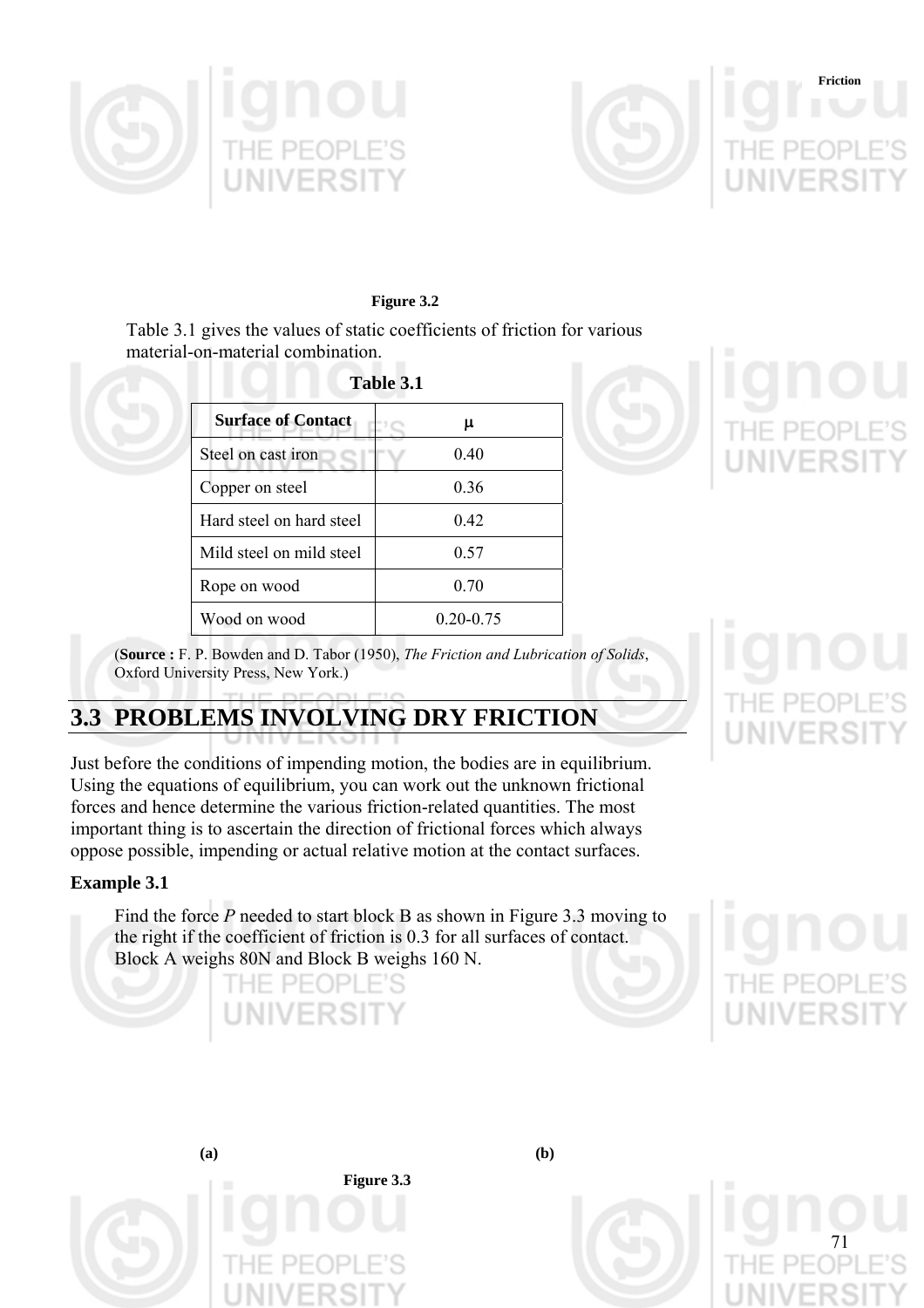### **Applied Mechanics Solution**

Figure 3.3(a) shows the free-body diagrams for block A and block B. As the possible motion of the block B is towards right, the direction of frictional forces,  $F_A$  and  $F_B$ , are shown acting towards left, for block B. When block B moves towards right the relative motion of block A will be towards left and hence the frictional force,  $F_A$ , for block A is acting towards right as shown in figure.

Now the conditions of equilibrium can be applied to determine the force *P*.

For Block A

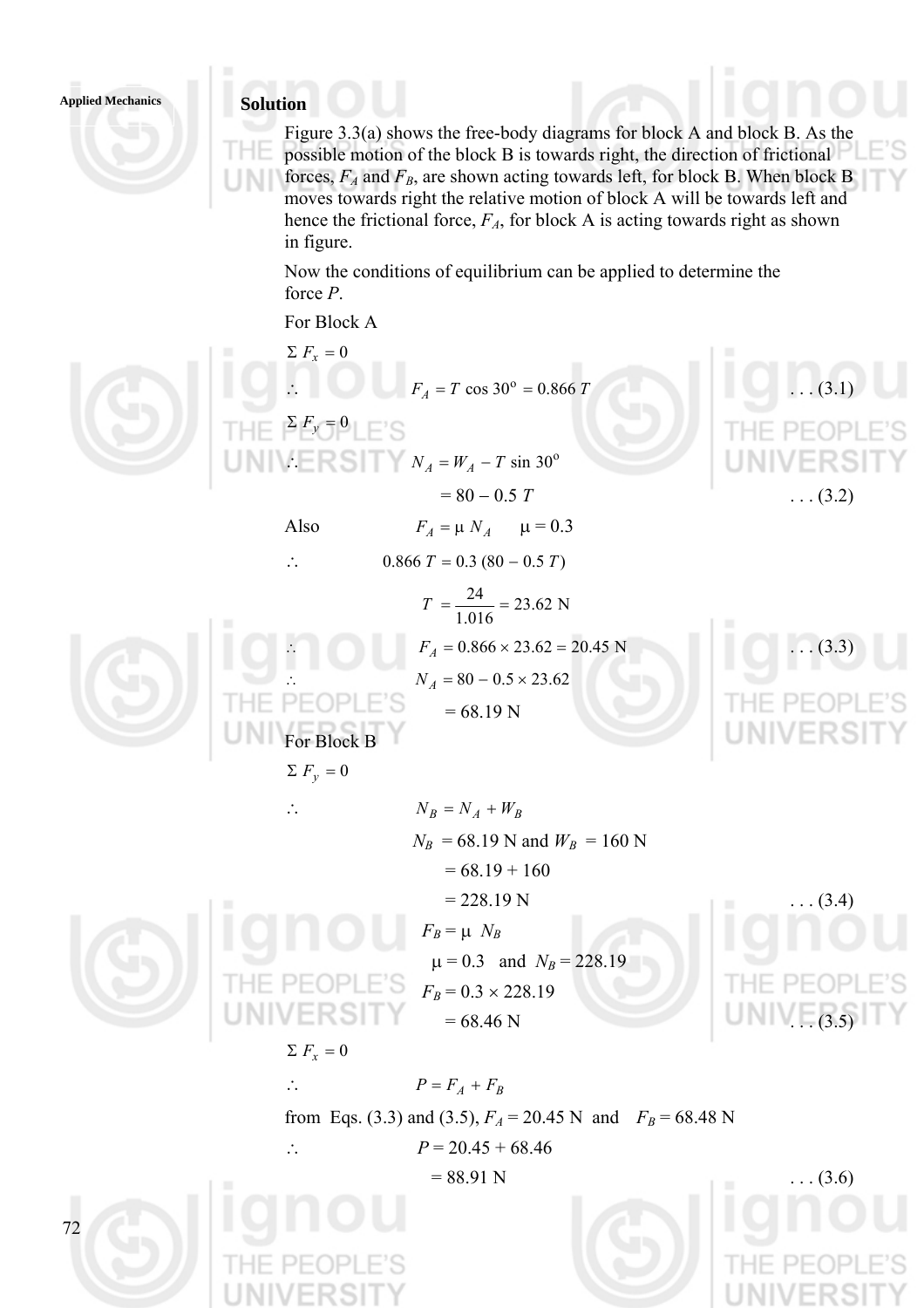**Friction** Therefore, a force of 88.91 N is needed to move the block B to the right. The required magnitude of the force to move the block B towards right is 88.91 N.

### **Example 3.2**

A force of 200 N inclined at  $60^{\circ}$  to the horizontal is applied to the block A weighing 400 N. Determine whether block A moves if the coefficient of friction is 0.5. If not, then find the maximum value of the coefficient of friction when it is just on the point of moving (Figure 3.4).

### **Solution**

There is a possibility of movement of block A towards right. Therefore, the direction of frictional force,  $F_A$ , will be towards left.

$$
N_A = W - P \sin 60^\circ
$$
  
where,  $W = 400 \text{ N}$  and  $P = 200 \text{ N}$   
 $N_A = 400 - 200 \sin 60^\circ$   
 $= 226.795 \text{ N}$   
 $F_{A(\text{max})} = \mu N_A$   
 $\mu = 0.5$  and  $N_A = 226.795 \text{ N}$   
∴  $F_{A(\text{max})} = 0.5 \times 226.795$   
 $= 113.398 \text{ N}$ 







### **Figure 3.4**

This is the limiting static friction that is developed between the surfaces of contact. As the horizontal component of *P* (i.e 200 cos  $60^\circ = 100 \text{ N}$ ) is less than 113.398 N, the block A will not move if the coefficient of friction is 0.5.

But, if the limiting static friction is less than the horizontal component of *P* then the block A will move.

For this case,

∴  $F_A \leq 100$  N

∴  $F_{A(\text{max})} = 100$ 

$$
\therefore \qquad \qquad \mu N_A = 100
$$

$$
\mu_{\text{(max)}} = \frac{100}{N_A} = \frac{100}{226.795}
$$



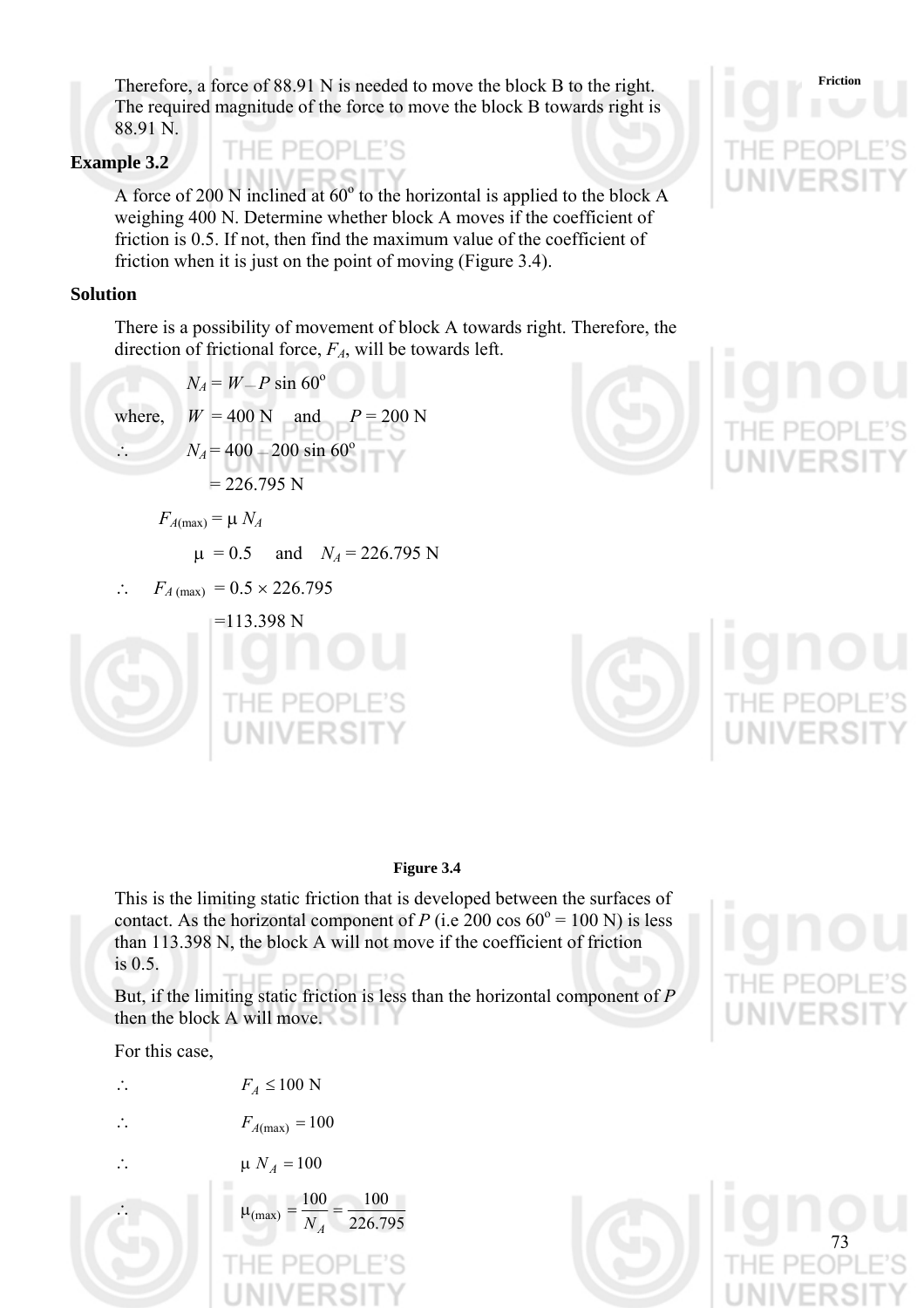

Therefore, if the coefficient of friction is 0.4409 or less, then the block A will move under the given conditions. UNIVER SH **SAQ 1** 

(a) Mark the directions of frictional force and normal reaction at the surface of contact for block A shown in Figure 3.5. Determine the developed frictional force. What will be the value of limiting frictional force if the coefficient of friction is 0.3?



**Figure 3.5** 

(b) A ladder weighing 80 N rests at a corner as shown in Figure 3.6. What is the minimum angle (with the horizontal) possible before the slip occurs? The coefficient of static friction at A is 0.2 and at B is 0.3.





### **Figure 3.6**

(c) Two blocks – A weighing 30 N and B weighing  $50 N$  – are on a rough horizontal surface as shown in Figure 3.7. Find the minimum value of *P* just sufficient to move the system. If the coefficient of friction between block A and the ground is 0.28 and that between block B and the ground is 0.22, find the tension in the string.







(d) For the system shown in Figure 3.8, find the value of load W so that the blocks A and B are just on the point of sliding. The coefficient of friction between the blocks and the ground is 0.25. The weight of the blocks are 800 N each.





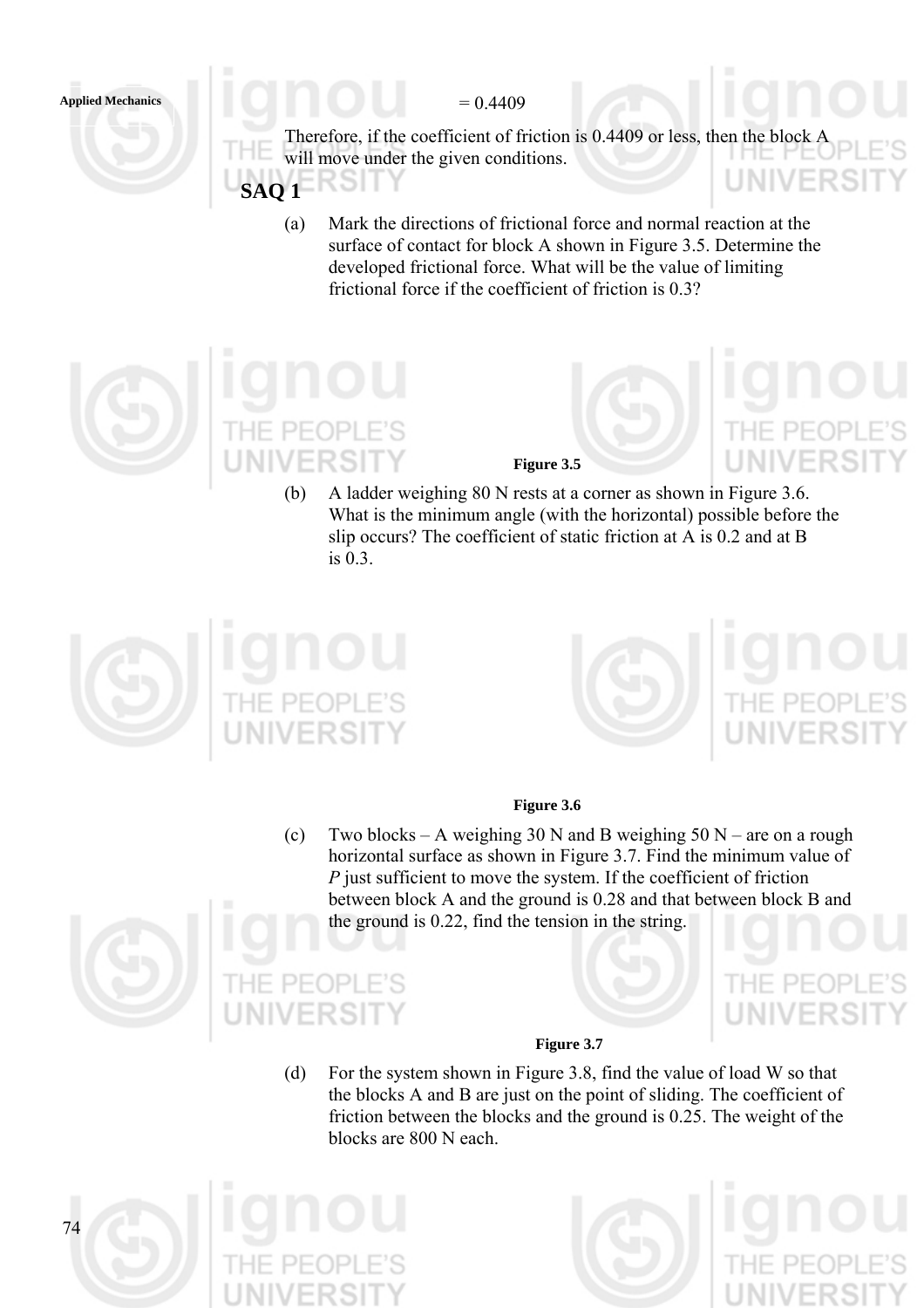



### **Figure 3.8**

(e) A force *P* is applied at an angle  $\alpha$  to the packing crate measuring  $0.5 \text{ m} \times 0.8 \text{ m}$  as shown in Figure 3.9. If the coefficient of friction is 0.3, determine the largest allowable value of the angle  $\alpha$  and the corresponding value of *P* if it moves to the left without tipping.



**Figure 3.9** 

# **3.4 INCLINED PLANE**

One of the simplest engineering devices of lifting loads to higher altitudes is the inclined plane. The component of the weight of body along the inclined plane opposes the movement if the body has to move up or helps the action if it has to move down.

Consider a body resting on an inclined plane which is just on the point of moving down. The maximum angle of inclination at which this happens is called the **angle of repose.** 

As the body is just on the point of moving down, the direction of frictional force will be acting up the inclined plane.

Resolving the forces along and the normal to the inclined plane and applying the conditions of static equilibrium (Figure 3.10(a)), we get

HE PEOPL





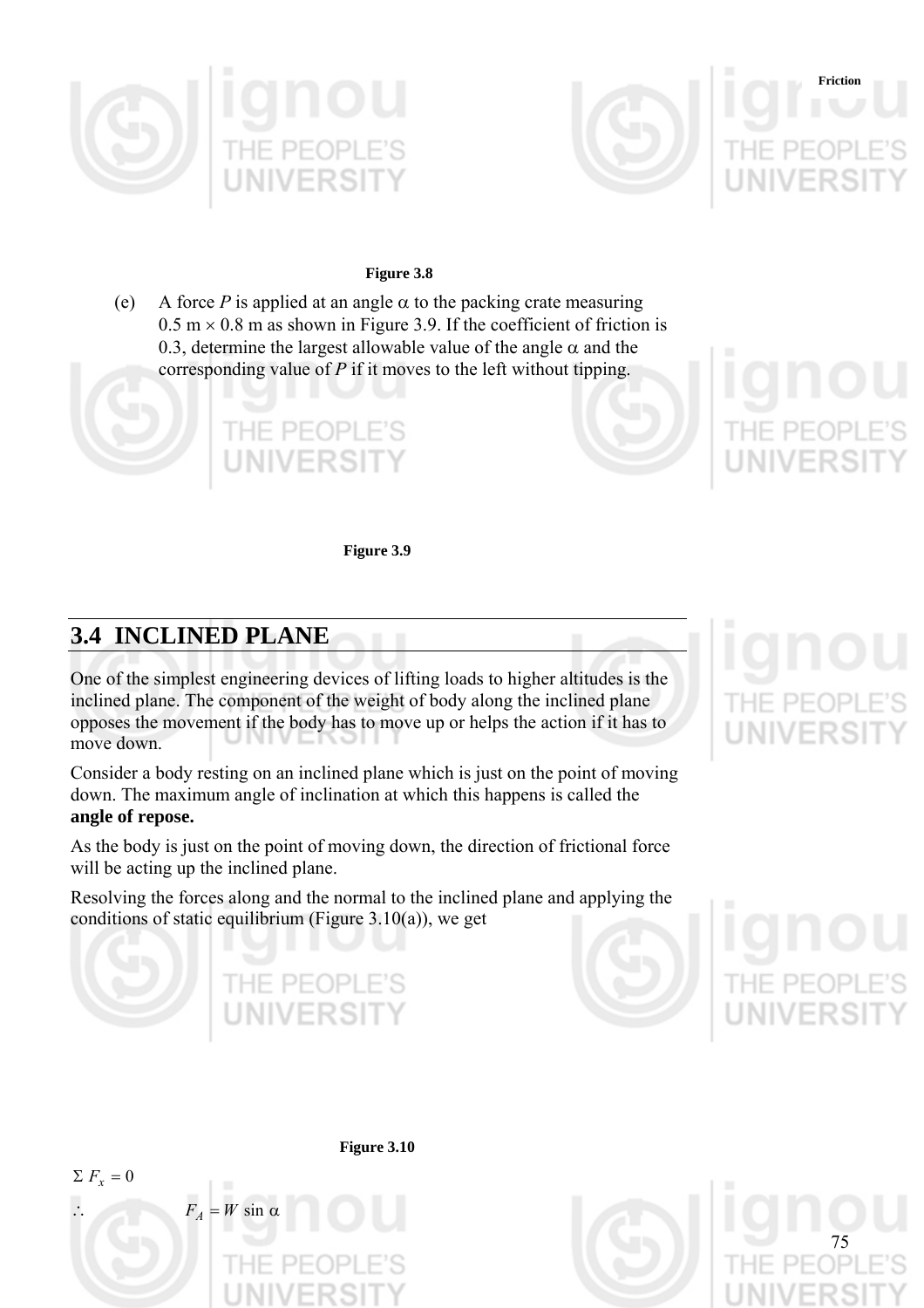### **Applied Mechanics**  $\sum F_v = 0$



**This shows that the tangent of the angle of repose is equal to the coefficient of friction.** 

Also, we know,  $\mu = \tan \phi$ 

where,  $\phi$  = angle of friction

# **Therefore, angle of repose is equal to the angle of friction.**

If the angle of inclination  $\alpha$  of the plane is less than the angle of repose  $\phi$ , the body will be at rest and an external force will be required to move it. If  $\alpha$  >  $\phi$  then the body will run down the plane and an external force will be required to prevent the body from running down. LINIVERS

# **Example 3.3**

A body weighing 500 N is resting on an inclined plane making an angle of  $30^\circ$  with the horizontal. The coefficient of friction is 0.3. A force *P* is applied parallel to and up the inclined plane. Determine the least value of *P* when the body is just on the point of movement.

- (i) Case I : moving down, and
- (ii) Case II : moving up.

## **Solution**



Here, the angle of friction  $\phi = \tan^{-1}(0.3) = 16.699^{\circ}$ 

 $\alpha > \phi$ 

 $= 16^{\circ} 41' 57''$ 

## **Case I**

When the body is just on the point of moving down, the frictional force will be acting upwards along the plane.





**Figure 3.11(a)**  Resolving all forces parallel to the inclined plane, we get

 $P_1 + F_1 - W \sin 30^\circ = 0$ 

 $P_1 = 500 \sin 30^\circ - F_1$ 

 $= 250 - F_1$ 



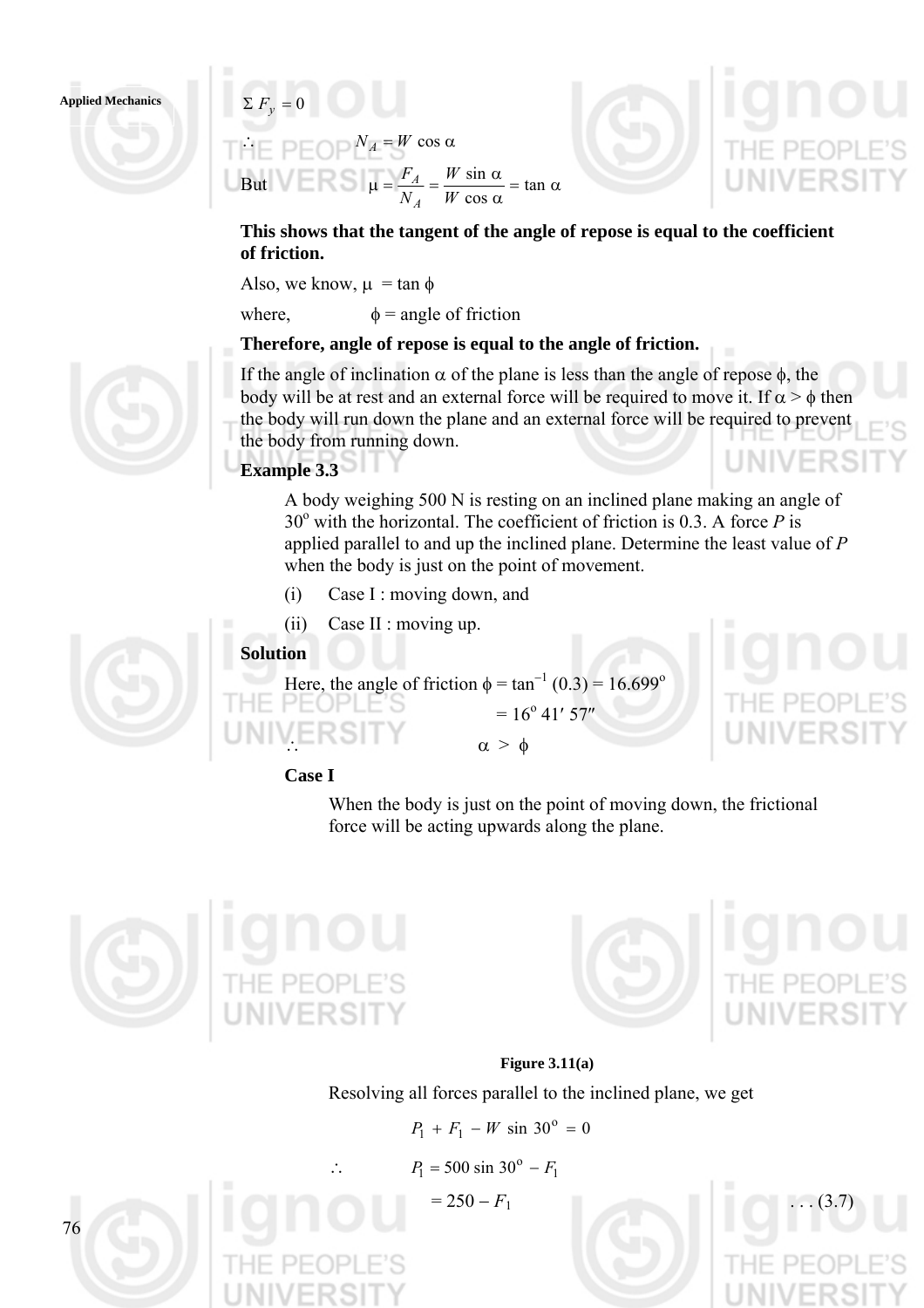Resolving all the forces normal to the inclined plane, we get

$$
N_1 - W \cos 30^\circ = 0
$$
  
\n
$$
N_1 = 500 \cos 30^\circ = 433 \text{ N}
$$
 ... (3.8)  
\n
$$
F_1 = \mu N_1 = 0.3 \times 433 = 129.9 \text{ N}
$$

Putting this in Eq. (3.7), we get,

 $P_1 = 250 - 129.9 = 120.1$  N

## **Case II**

When the body is just on the point of moving up, the frictional force will be acting downwards.



## **Figure 3.11(b)**

Resolving all the forces parallel to the inclined plane, we get

$$
P_2 - F_2 - W \sin 30^\circ = 0
$$
  
\n
$$
\therefore \qquad P_2 = 500 \sin 30^\circ + F_2 = 250 + F_2.
$$
 ... (3.9)  
\nResolving all the forces normal to the inclined plane, we get  
\n
$$
N_2 - W \cos 30^\circ = 0
$$
  
\n
$$
\therefore \qquad N_2 = 500 \cos 30^\circ = 433 \text{ N}
$$
 ... (3.10)

 $\therefore$   $F_2 = \mu N_2 = 0.3 \times 433 = 129.9 \text{ N}$ 

Putting the value of  $F_2$  in Eq. (3.9), we get

 $P_2 = 250 + 129.9 = 379.9$  N

Thus, it is seen that when the applied force is 379.9 N or more the body will move up and when it is 120.1 N or less it will move down. When the force applied is between 120.1 N and 379.9 N, the body will neither move upwards nor downwards, experiencing variable friction varying from 129.9 N acting upwards decreasing to zero and then increasing up to 129.9 N acting downwards.

**The mistake most frequently made in the solution of a problem involving friction is to write the friction force in the form**  $F = \mu N$ **. It is to be remembered that only in case of impending or actual sliding motion of bodies with respect to one another the frictional force will be maximum, i.e.**  $F_{\text{max}} = \mu N$ **. In all other cases, the frictional force acting on a body is found by solving the equations of static equilibrium of the body.** 





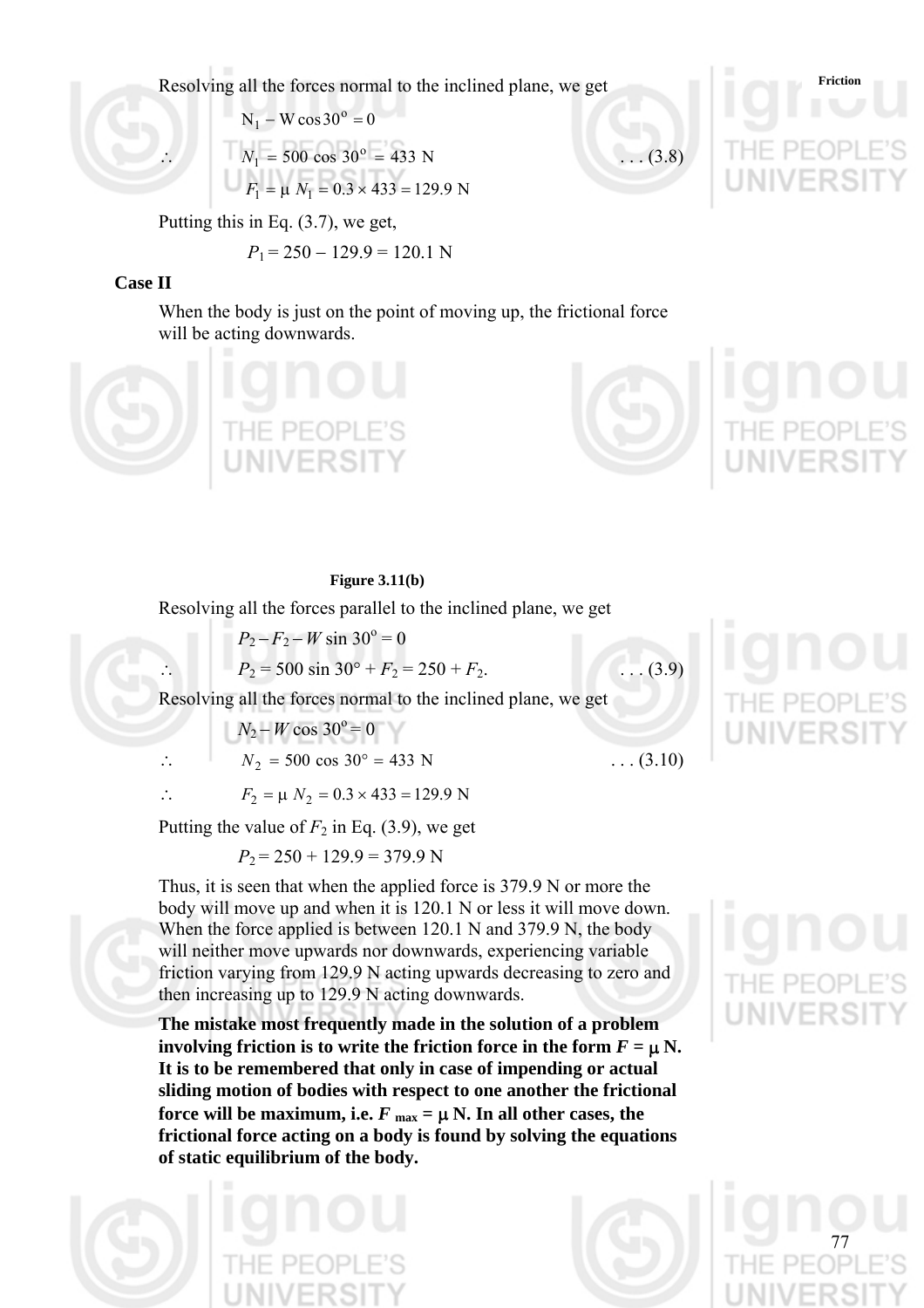**Applied Mechanics SAQ 2** 

- (a) A crate weighing 5 kN is kept on an inclined plane making an angle of 30<sup>°</sup> with the horizontal.
	- (i) Determine the value of *P* (the horizontal force) required to move the crate up the plane.
		- (ii) What is the minimum value of *P* required to keep the crate from sliding down the plane?
		- (iii) For what range of value of *P* will the crate remain in equilibrium position shown in Figure 3.12.



# **Figure 3.12**

(iv) If  $P = 5.2$  kN, find the magnitude and direction of the frictional force acting on the crate.

(b) If the weight of block Q is 1.2 kN, find the minimum value of weight of block P to maintain the equilibrium as shown in Figure 3.13.





## **Figure 3.13**



(c) Blocks M and N rest on an inclined plane as shown in Figure 3.14. The coefficient of friction between block M and block N is 0.4 and that between block N and the plane is 0.5. If the weight of block M is 600 N and that of N is 800 N, for what value of  $\theta$ , the motion of one or both of the blocks is impending? If  $\theta = 15^{\circ}$ , find frictional forces between M and N and between N and the plane.



**Figure 3.14**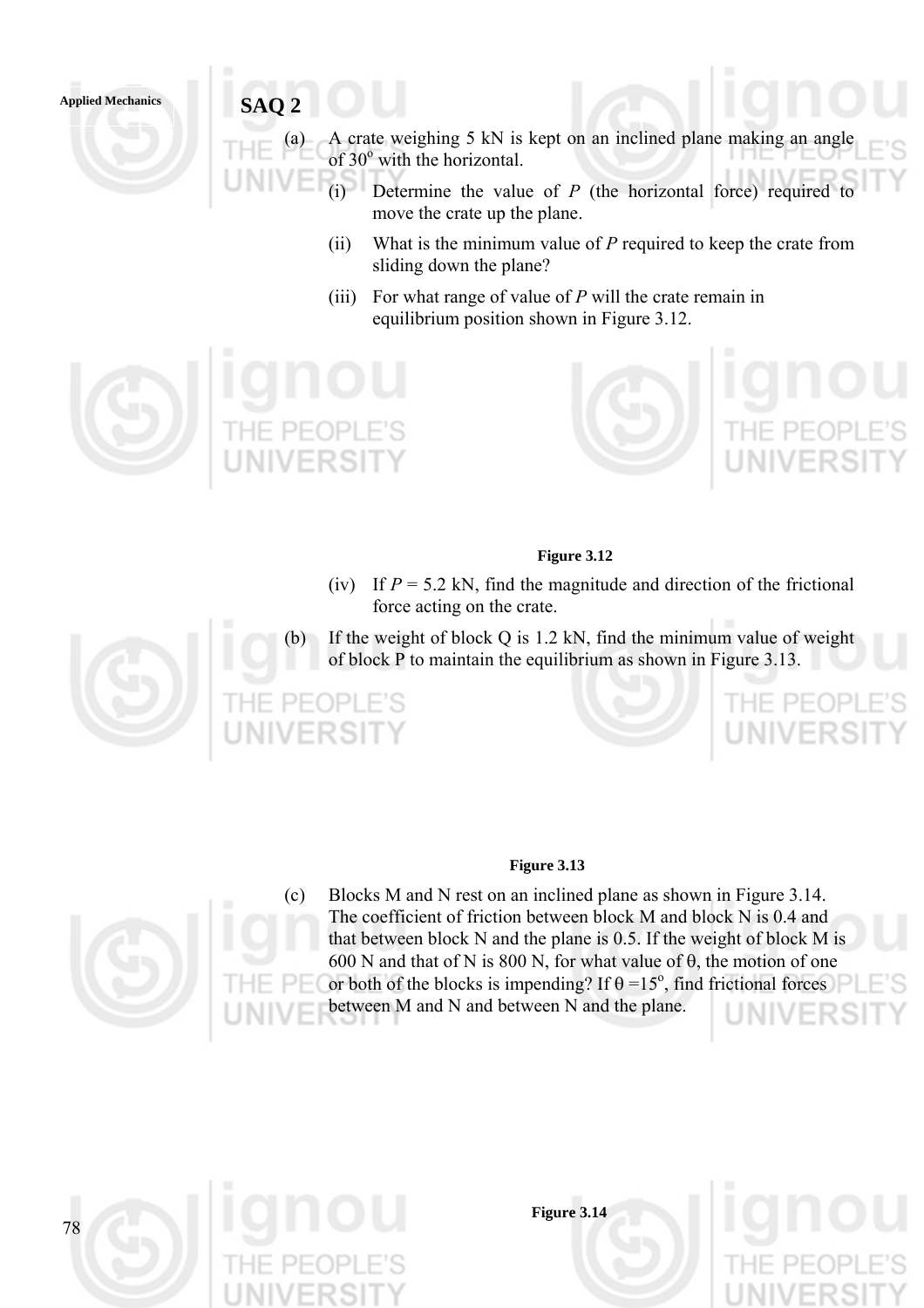# **3.5 WEDGE FRICTION AND SCREW FRICTION**

# **3.5.1 Wedge Friction**

**Wedges are generally used to move heavy loads by applying a force which is considerably smaller than the weight of the load**. Owing to the friction existing between the surfaces in contact, the wedge remains in place after being forced under the load. Therefore, for small adjustments in the position of heavy pieces of machinery wedges are extensively used.

The problems involving wedges can be solved by applying the friction laws to the various parts of the device. The example given below will illustrate the procedure to solve problems involving wedges.

## **Example 3.4**

A block weighing 800 N is raised up with the help of two wedges –  $6^{\circ}$  wedge B and C of negligible weights as shown in Figure 3.15. If the coefficient of static friction is 0.25 for all surfaces of contact, determine the smallest force *P* to be applied to raise the block A.

### **Solution**

Let us first draw the free-body diagrams for block A and wedges B and C. Block A is in contact with the vertical wall and the horizontal surface of block B. Therefore, the normal reactions  $N_1$  and  $N_2$  will be perpendicular to the respective surfaces of contact as shown in Figure 3.16. The direction of movement of block A with respect to the wall being vertically upwards, the direction of frictional force will be vertically downwards as friction opposes the motion. Similarly, the motion of block A with respect to wedge B being towards right, the direction of frictional force at the surface of contact of block A and the wedge will be towards left as shown in the free body diagram of block A.

**Figure 3.15** 

In the limiting condition, we know  $F_1 = \mu N_1$  and  $F_2 = \mu N_2$ . Therefore, there are only two unknowns :  $N_1$  and  $N_2$  and two equations of equilibrium being available, we can find the values of  $N_1$  and  $N_2$ .

 $N_1 - F_2 = 0$ 

$$
\Sigma\;F_x=0
$$

$$
\therefore
$$

$$
\Sigma F_v = 0
$$

∴  $N_2 - W - F_1 = 0$ 

 $N_1 = F_2 = 0.25 N_2$  ... (3.11)

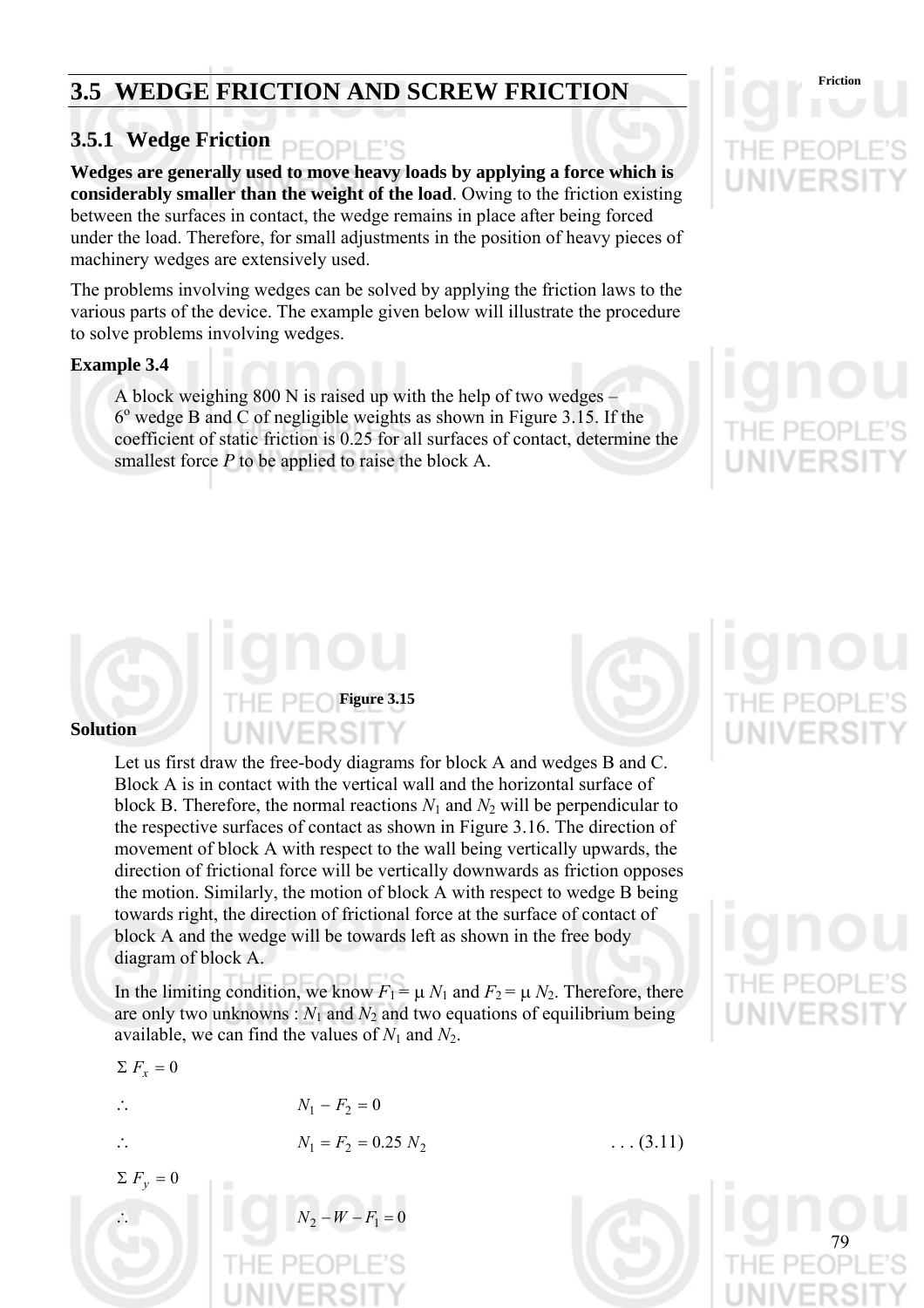



 $N_2 - 800 - 0.25(0.25 N_2) = 0$  $N_2$  (1 – 0.0625) = 800 ∴  $N_2 = \frac{600}{3.335} = 853.33 \text{ N}$  $N_2 = \frac{800}{0.9375} = 853.33 \text{ N}$  ... (3.12)



**Figure 3.16 : Free-body Diagram of Block A** 

Now, let us draw the free-body diagram of wedge B. Keeping in mind that the frictional forces oppose the motion and the normal reactions, as the name suggests, are perpendicular to the surfaces of contact, the various forces acting on wedge B will be as indicated in the free-body diagram of wedge B shown in Figure 3.17.





### **Figure 3.17 : Free-body Diagram of Wedge B**

Applying the equations of equilibrium, we get  $\sum F_y = 0$ 



80

 $N_3 \cos 6^\circ - N_2 - F_3 \sin 6^\circ = 0$  $N_3 \cos 6^\circ - N_2 - 0.25 N_3 \sin 6^\circ = 0$  (as  $F_3 = 0.25 N_3$ )  $0.9945 N_3 - 853.33 - 0.0261 N_3 = 0$  $N_3 = \frac{0.33333}{0.8681} = 881.18 \text{ N}$  $N_3 = \frac{853.33}{0.9684} = 881.18 \text{ N}$  (3.13)

## $\Sigma F_r = 0$

∴  $F_2 + F_3 \cos 6^\circ + N_3 \sin 6^\circ - P = 0$ 

$$
\therefore \qquad P = F_2 + F_3 \cos 6^\circ + N_3 \sin 6^\circ
$$

 $F_2 = 0.25 N_2$ , and  $F_3 = 0.25 N_3$ 

 $P = 0.25 N_2 + 0.25 N_3 \cos^6S_1 + N_3 \sin^6S_2$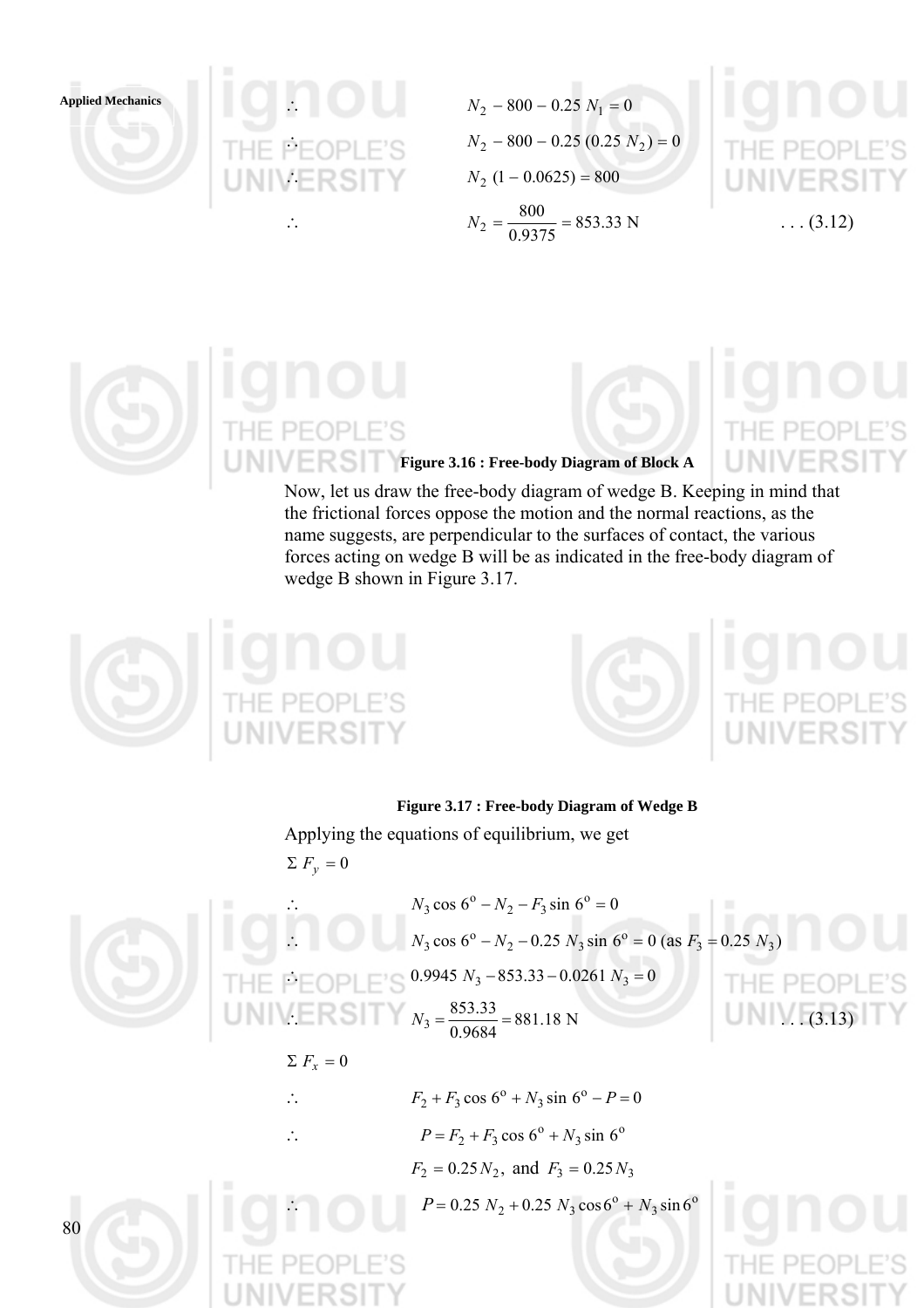Putting the values of N<sub>2</sub> and N<sub>3</sub>, we get Friction

 $0 = 0.25 \times 853.33 + 0.25 \times 881.18 \cos 6^\circ + 881.18 \sin 6^\circ$  $213.33 + 219.09 + 92.11$  $= 524.53 \text{ N}$  . . . (3.14)

Therefore, a force of 524.53 N is required to raise the block A.

You can solve the problem by constructing the triangle of forces  $R_1$ ,  $R_2$  and W for block A, where  $R_1$  is the resultant reaction of  $N_1$  and  $F_1$  and  $R_2$  is the resultant reaction of  $N_2$  and  $F_2$  respectively.

As the three forces keep the block in equilibrium, the forces must the concurrent. This can be solved graphically or by using Lami's theorem for three concurrent forces (Figure 3.18).

**Figure 3.18**  By applying Lami's Theorem, we get  $\sin(90^\circ + 2\phi)$   $\sin(180^\circ - \phi)$   $\sin(90^\circ - \phi)$ 2  $\frac{W}{(0^{\circ} + 2\phi)} = \frac{R_1}{\sin(180^{\circ} - \phi)} = \frac{R_2}{\sin(90^{\circ} - \phi)}$ where,  $\phi$  = angle of friction = tan<sup>-1</sup>  $\mu$  = tan<sup>-1</sup> (0.25)

 $= 14.036$ <sup>o</sup>

∴  $R_2 = \frac{W \cos \phi}{\cos 2\phi} = \frac{W \cos 14.050}{\cos 28.0729}$ o  $2 = \frac{2}{\cos 2\phi} = \frac{28.072}{\cos 28.072}$ cos 14.036  $R_2 = \frac{W\cos\phi}{\cos 2\phi} = \frac{W}{g}$  $=\frac{600 \times 0.9701}{0.0022}$  = 879.61 N  $\frac{800 \times 0.9701}{0.00000} =$ 

Similarly, for wedge B, there are three forces acting :  $R_2$ ,  $R_3$  and  $P$ where  $R_2$  = resultant reaction of  $N_2$  and  $F_2$ 

 $R_3$  = resultant reaction of  $N_3$  and  $F_3$ 

0.8823

The three forces acting are as shown in Figure 3.19. By applying Lami's Theorem, we get

$$
\frac{R_2}{\sin(90^\circ + \phi + 6^\circ)} = \frac{P}{\sin(180^\circ - 2\phi - 6^\circ)} = \frac{R_3}{\sin(90^\circ + \phi)}
$$
  
\n
$$
\therefore P = \frac{R_2 \sin(2\phi + 6^\circ)}{\cos(\phi + 6^\circ)}
$$
  
\n
$$
= \frac{879.61 \sin 34.072^\circ}{\cos 20.036^\circ} = 524.53 \text{ N}
$$



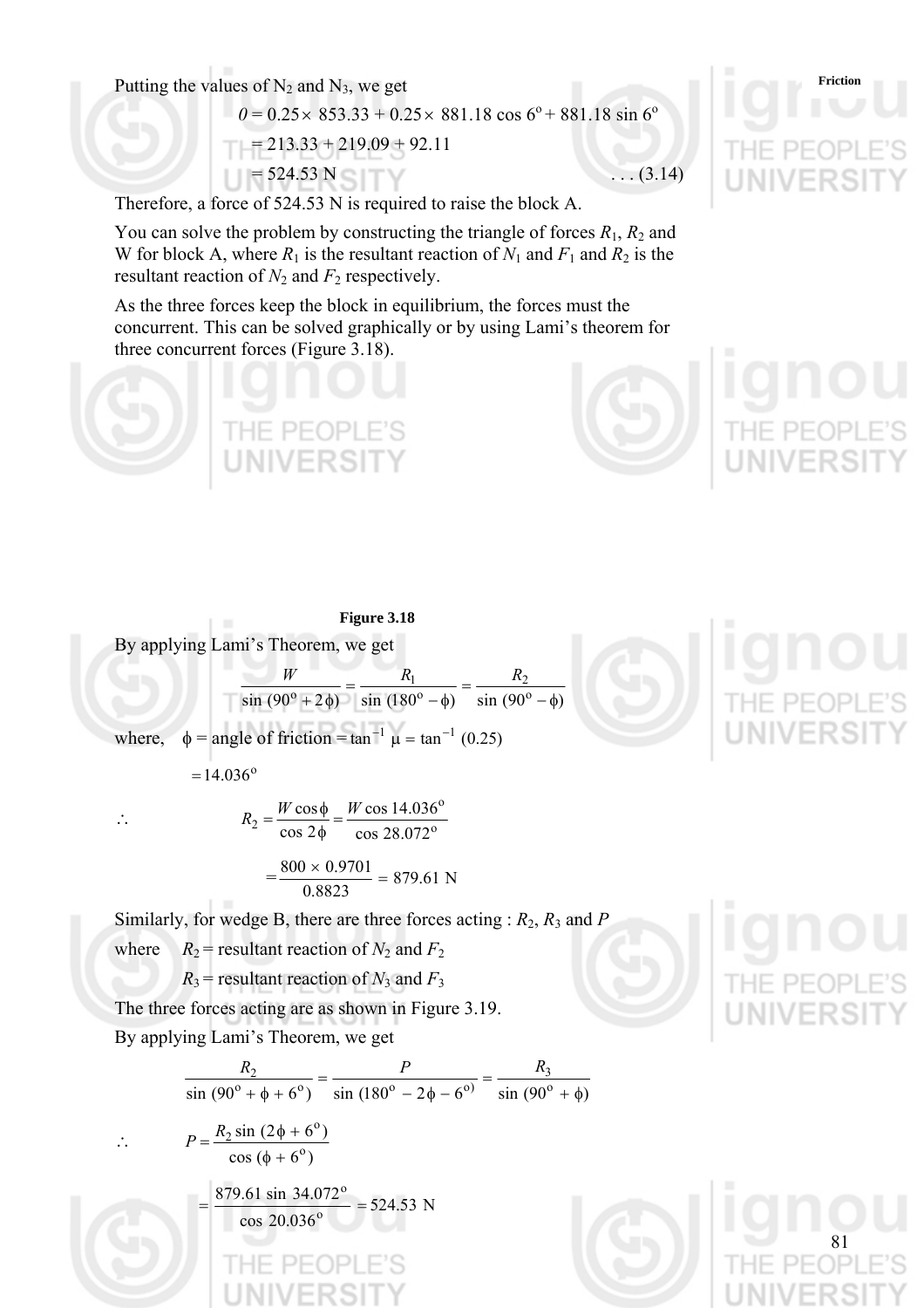**Applied Mechanics**







### **Figure 3.19**

# **3.5.2 Screw Friction**

A screwjack is a device used for lifting or lowering heavy loads by applying comparatively smaller efforts at the end of the lever. The thread of a screw jack may be considered as inclined plane wound round a cylinder and the principles used in solving problems on inclined plane can be applied to solve problems involving screw friction. If  $\alpha$  is the angle of the inclined plane and  $\phi$  is the angle of friction, we know that the horizontal force required to pull the load up is given by

$$
P = W \tan{(\alpha + \phi)}
$$

This force *P* which drags the load along the inclined plane is related to the force *P*1 applied at the end of the lever of the screwjack. This can be found out by taking moments of the forces about the center line of the cylinder. If *L* is the length of the lever and *r* is the mean radius of the screw, we get

$$
P_1 \times I = P \times r
$$
\n
$$
P_1 = \frac{r}{l} p
$$
\nUNIVE RSTY

$$
\therefore P_1 = \frac{r}{l} W \tan (\alpha + \phi)
$$

$$
= \frac{r}{l} W \frac{(\tan \alpha + \tan \phi)}{(1 - \tan \alpha \tan \phi)}
$$

when there is one complete revolution, the load is raised through one pitch, i.e. centre to centre distance between two consecutive threads.

### <sup>∴</sup> *<sup>r</sup>* =α tan *p* π 2 and  $\tan \phi = \mu$

Using these relations we can work out the horizontal effort  $P_1$  required to raise the load up.

If the load remains in position even after removal of the effort  $P_1$  the screwjack is said to be self-locking. It does not work in reverse direction because the angle of inclination, in such cases, will be less than the angle of friction

 $\alpha < \phi$  : tan  $\alpha < \tan \phi$ 

 $tan \alpha < \mu$  i.e.  $\mu > tan \alpha$ 





 $P-F$ 

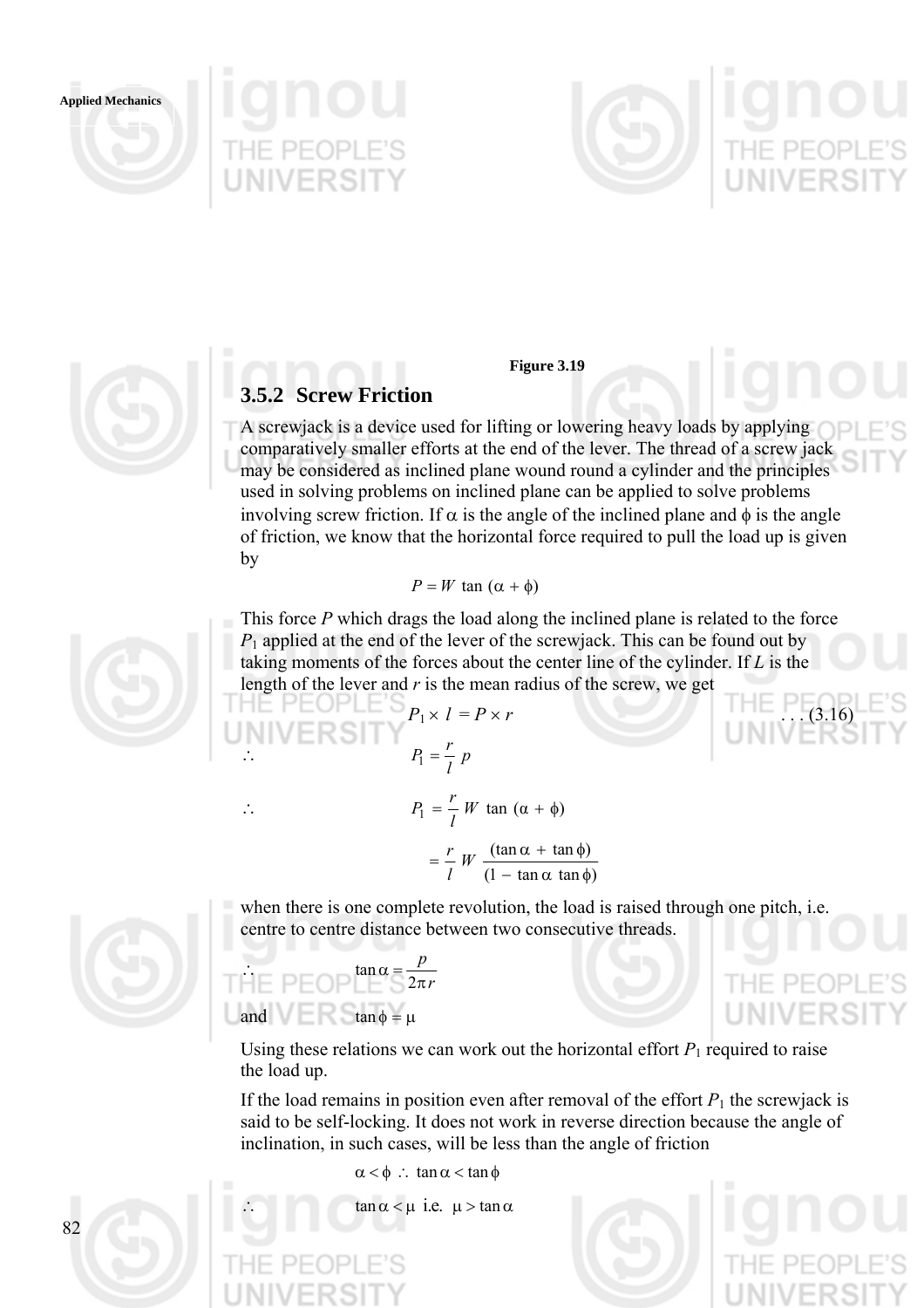Therefore, if the coefficient of friction is greater than  $\frac{P}{2\pi r}$ , π the screwjack will be

self-locking. To lower the load, the effort *P* at the thread required will be *W* tan ( $\phi - \alpha$ ) hence the effort at the end of the lever will be given by

$$
P_2 = \frac{r}{t} \times W \times \tan (\phi - \alpha)
$$

# **SAQ 3**

(a) Two  $8^\circ$  wedges are used to push a block horizontally as shown in Figure 3.20. If coefficient of friction is 0.25 for all surfaces of contact, determine the minimum load P required to push the block weighing 6 kN.



(b) Two wedges lift a heavy block of 8 kN as shown in Figure 3.21. If the angle of wedges is  $10^{\circ}$  and the coefficient of friction is 0.3 for all surfaces of contact, find the value of P required to drive the wedges under the load.

PEO

### **Figure 3.21**

- (c) The pitch of the thread of a screwjack is 5 mm and its mean diameter is 60 mm. The coefficient of friction is 0.08. Find the force that should be applied at the end of the lever 200 mm long measured from the axis of the screw (i) to raise a load of 20 kN, and (ii) to lower the same load.
- (d) The pitch of a square threaded screwjack is 8 mm and the mean diameter is 50 mm. The length of the lever is 400 mm. If a load of 2 kN is to be lifted, what force at the end of the lever will be required? Take  $\mu$  = 0.2. State with reasons whether the screw is selflocking or not.  $\blacksquare \blacksquare$

# **3.6 SIMPLE MACHINES**

A machine is a tool by means of which, a given force can be tackled by applying another force of suitable magnitude, direction, sense or line of action or a combination of these. In lifting machines, which are used to lift heavy weights,









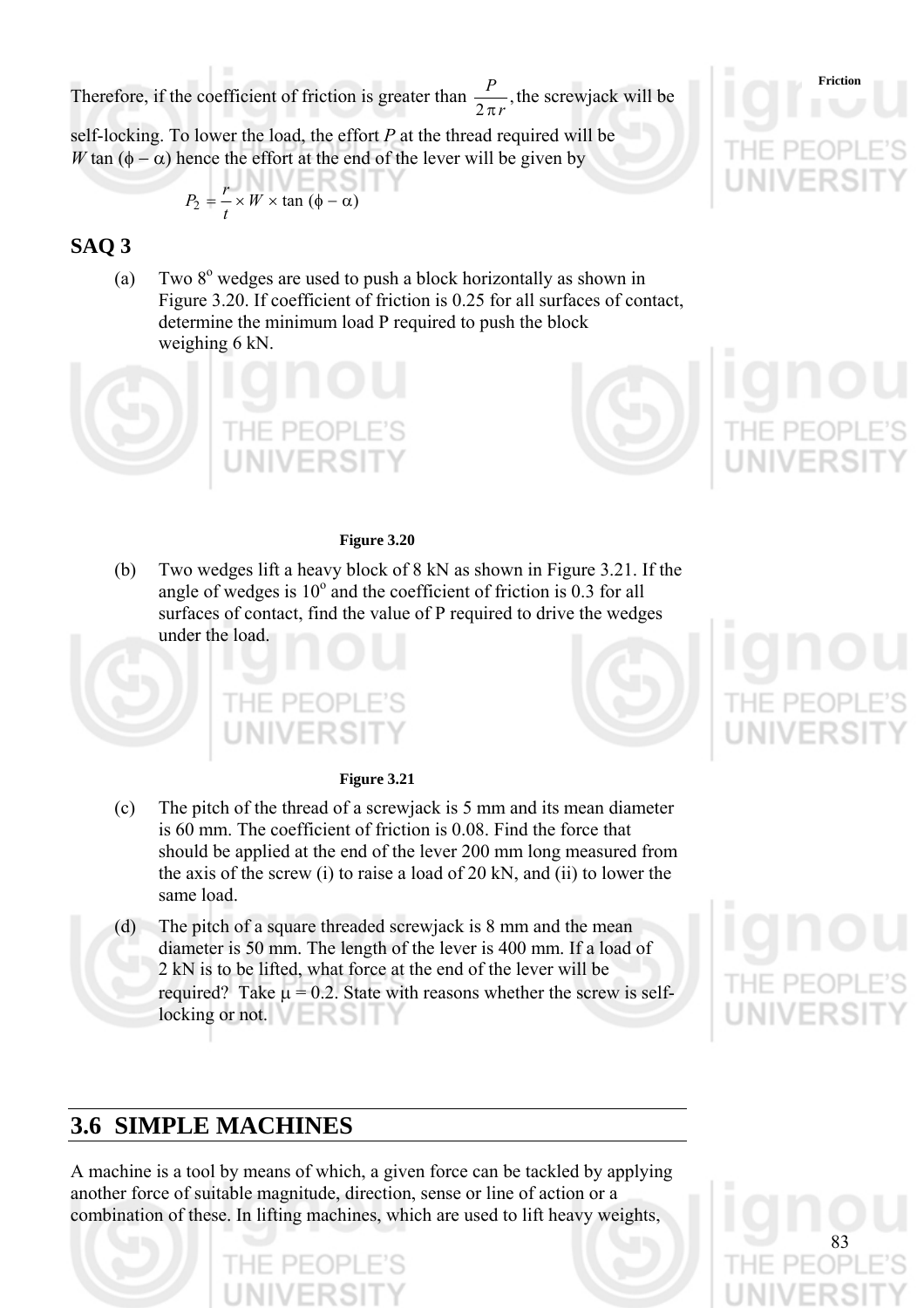

Applied Mechanics the former (i.e. the force to be overcome) is called the 'load' and has a large magnitude while the latter (i.e. the force to be applied) is called 'effort' and must be smaller so that hoisting, holding or lowering of heavy weights is facilitated.

# **3.6.1 Some Basic Terms**

Let '*W*' denotes the load and '*P*' the effort, which is necessary to lift the load '*W*'. Let 'x' and 'y' be the displacements of the points of application of *W* and *P*,

respectively as measured in their respective directions. The ratio  $\frac{N}{n} = M$ *P*  $\frac{W}{I} = M$  is

called the 'mechanical advantage' (M. A.) of the machine, while the ratio  $\frac{y}{z} = V$ *x*  $\frac{y}{x}$  =

or (V. R.) is called its 'velocity ratio'. The work done  $(W \times x)$ , is called the output of the machine while the work put in by the effort which is  $= P \times y$  in achieving the same, is called the input to the machine. For an ideal or frictionless machine (by virtue of the principle of conservation of energy), there is no loss of energy, hence we have :

Output from the machine = Input into it

i.e. 
$$
Wx = Py
$$

Мł



i.e. the Mechanical Advantage = Velocity Ratio for an ideal machine. If the ideal load is  $W_1$  and the actually applied effort =  $P$ , we shall have

$$
W_I = P \cdot \frac{y}{x} = PV
$$

or Ideal Load = Actual Effort  $\times$  Velocity Ratio, and similarly, if we call ideal effort *P* to lift a given load W (actual load), we shall have

$$
P_I = \frac{W}{y/x} = \frac{W}{V}
$$
 (3.17(b))

 $I(3.17(a))$ 

or Ideal Effort =Actual load ÷ Velocity Ratio.

It is clear that for lifting a given load *W* through a given height, the smaller the effort, the greater will be the displacement. This applies much more to an actual machine because howsoever high the standard of its workmanship and lubrication may be, a certain amount of friction is always present in it, with the result that out of the work put into it, a portion is used up against friction and hence not available for raising the load, i.e.

Since 
$$
W.x \text{ is always} < P. y \text{ in an actual machine.}
$$
\nSince 
$$
Wx < Py,
$$
\n
$$
\frac{W}{P} < \frac{y}{x} \quad \text{or} \quad M < V \quad ...(3.18(a))
$$

In other words, Mechanical Advantage is always less than Velocity Ratio in an actual machine.

Now the efficiency  $(\eta)$  of a machine is defined as





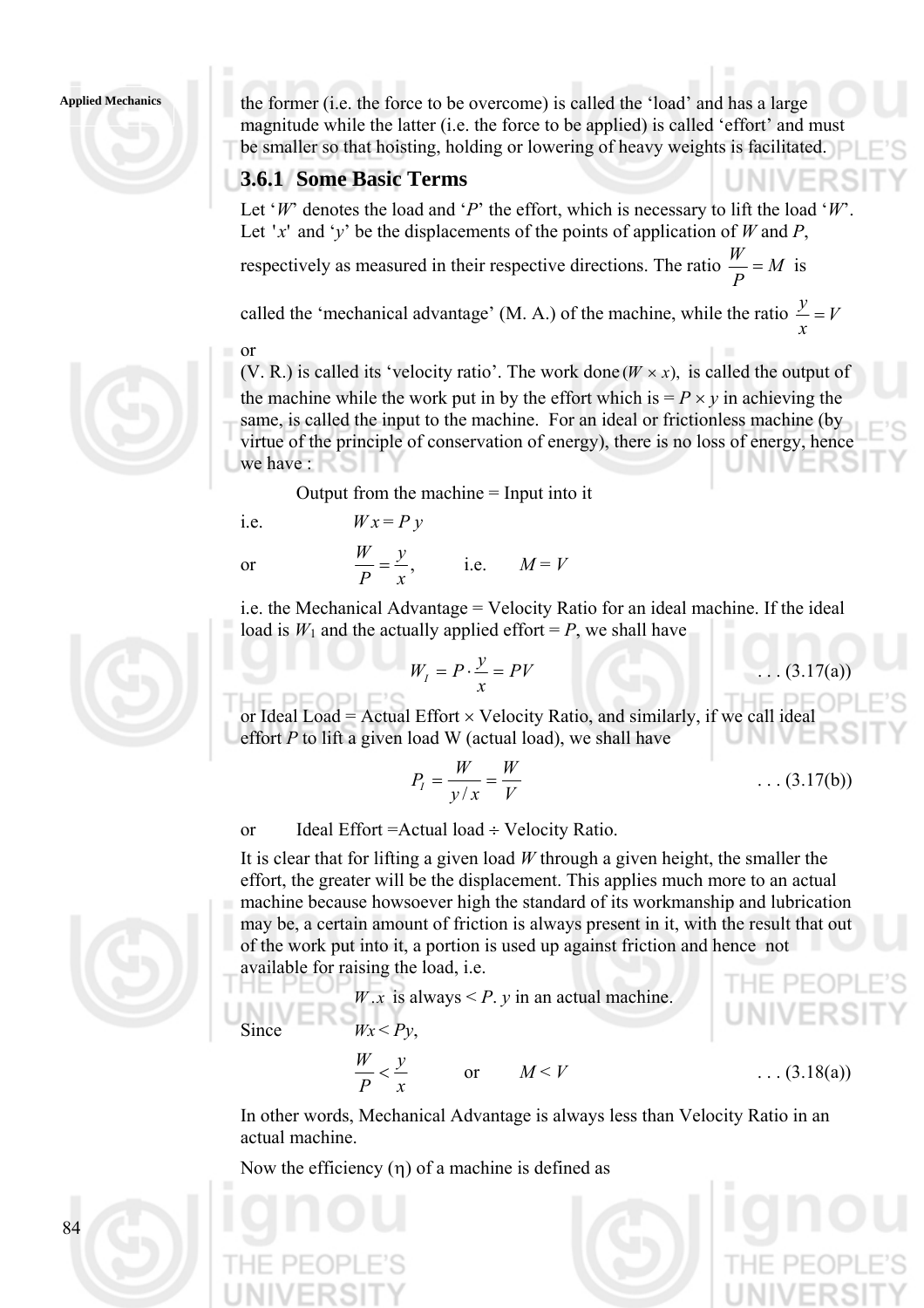and is generally expressed as a percentage, which naturally is always less than 100%.  
\nNow since 
$$
W_1 = PY = \frac{Py}{x}
$$
  
\nWe have,  $Py = W_1 x$ .  
\nFrom  $n = \frac{Wx}{W_1 x} = \frac{W}{W_1}$  ... (3.18(c))  
\nIn words,  
\nEfficiency =  $\frac{\text{Actual load}}{\text{Ideal load}}$ ,  
\nand the ideal load will always be greater than the actual load.  
\nAlso since  $P_1 = \frac{W}{Y} = \frac{W}{y}$  from Eq. (3.17(b))  
\nWe have  $Wx = P_1 y$   
\nor  $n = \frac{P_1 y}{P} = \frac{P_1}{P}$  ... (3.18(d))  
\nIn words, Efficiency =  $\frac{\text{Ideal Effort}}{\text{Actual Effort}}$   
\nAnd ideal effort is always less than the actual effort, which is obviously due to the friction  
\nfriction in the machine. Hence we may say that additional effort due to friction  
\n $= (P - P_1) = (P - \frac{W}{V})$ .

or effort lost in friction =  $|P-\frac{W}{W}|$  $\left(P-\frac{W}{V}\right)$  $\left(P - \frac{W}{V}\right)$ 

and similarly, additional load created by friction

$$
= (W_1 - W) = (PV - W)
$$

where *P* and *W* are values of actual effort and load respectively. For any machine, its velocity ratio is solely dependent on the geometry of its components and has nothing to do with the condition of its lubrication or maintenance, which means that the given drawing or details of a machine, we can determine its velocity ratio and its value remains the same for any load. The mechanical advantage, however, is dependent in addition on the workmanship that went into the fabrication of the machine, its standard of maintenance, conditions regarding lubrication etc. at the time of the test. The M. A. also varies with the load since friction is dependent on load. It is of course true that the better the workmanship, maintenance and lubrication of a machine the closer its mechanical advantage approaches the velocity ratio and its efficiency, unity.

 $\eta = \frac{\text{Output}}{\text{Value}} = \frac{Wx}{R} = \frac{M}{W}$ . . . . (3.18(b))

**Friction**

 $\eta = \frac{\text{Output}}{\text{Input}} = \frac{Wx}{Py} = \frac{M}{V}.$ *V Py* in words, Efficiency =  $\frac{\text{Mechanical Advantage}}{\text{Velocity Ratio}}$ 

and is generally expressed as a percentage, which naturally is always less than 10

*M*

 $Nc$ 

We have,  $Py = W_1 x$ .

Fro

 $In$ 

and the ideal load will always be greater than the actual load.

 $A<sup>1</sup>$ 

or

And ideal effort is always less than the actual effort, which is obviously due to the friction in the machine. Hence we may say that additional effort due to friction

$$
=(P-P_1)=\left(P-\frac{W}{V}\right),\,
$$

⎠



 $\ldots$  (3.19(a))

 $\ldots$  (3.19(b))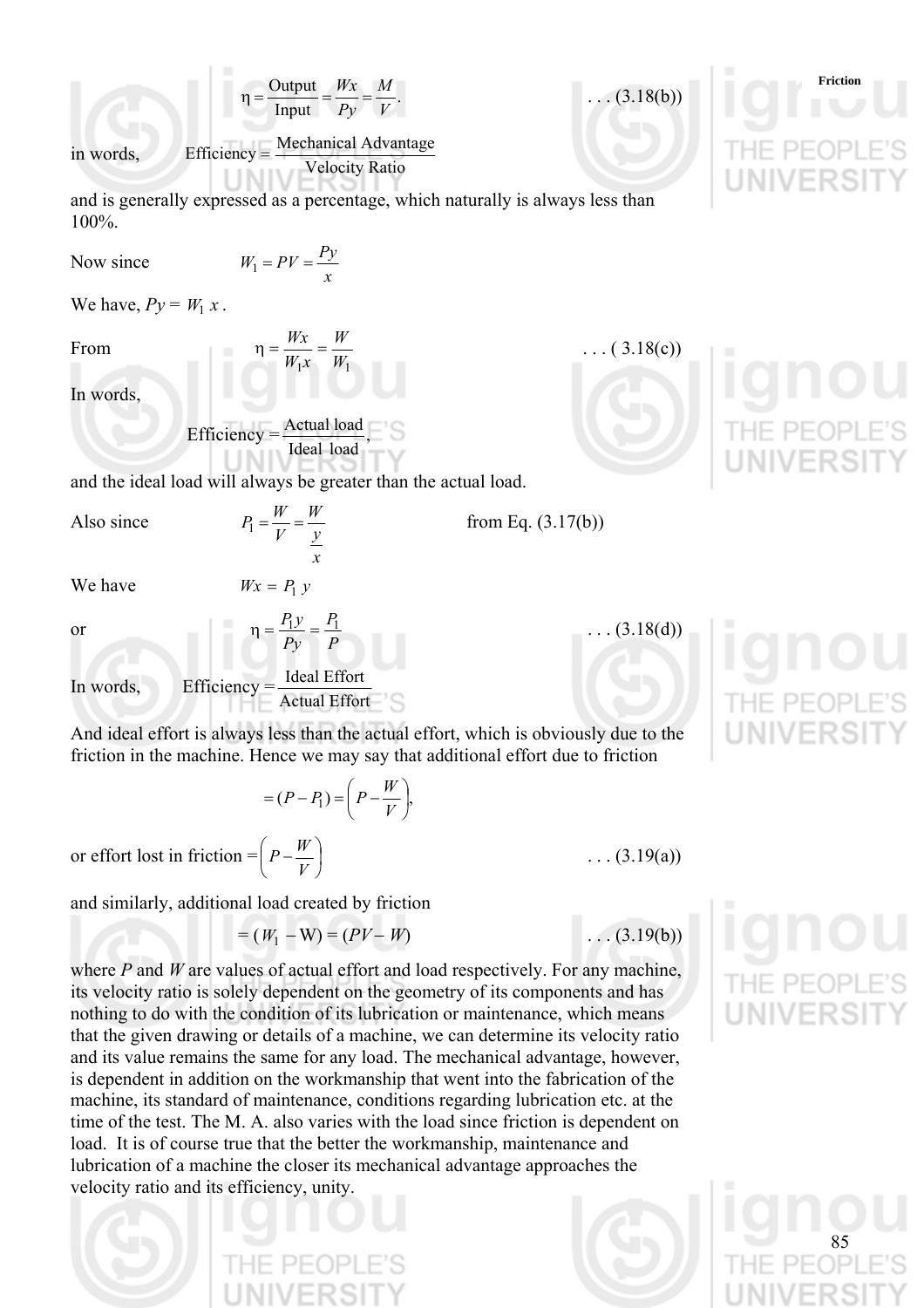# **Applied Mechanics 3.6.2 Some Basic Machines**

Now we will work out the velocity ratios for few basic machines.

# **(a) Lever**

Consider the lever shown in Figure 3.22 with its fulcrum at O, and arms '*a*' and '*b*' at the tips of which the load and the effort are applied respectively.



## **Figure 3.22**

For a small rotational displacement of the lever '*d*θ' when the load is lifted through a height *dx* we have  $dx = a d\theta$  and  $dy = b d\theta$ 

$$
V = \frac{dy}{dx} = \frac{bd\theta}{ad\theta} = \frac{b}{a},
$$
 (3.20)

i.e.  $V = \frac{\text{Length of effort arm}}{\text{Length of load arm}}$ .

### **(b) Simple Pulley**

Consider the pulley shown in Figure 3.23 in which A and B denote the initial positions of the load and effort respectively and AA′ and BB′ the corresponding final ones. Evidently in this case, considering the rope to be inextensible,  $y = x$  from which we have

 $V = K$  $I$   $V = L = 1$ *x*  $V = \frac{y}{2} = 1$  (3.21)





**Figure 3.23 : A Simple Pulley** 

## **(c) Inclined Plane**

Consider an inclined plane whose inclination to the horizontal is  $\theta$ , on which a block (weight *W*) is placed. It is moved by effort *P* applied in the horizontal direction (Figure 3.24).

If the block is moved a distance AA′ ('s') along the plane, we have  $x = s \sin \theta$  which is the component of the displacement of *W* in its direction

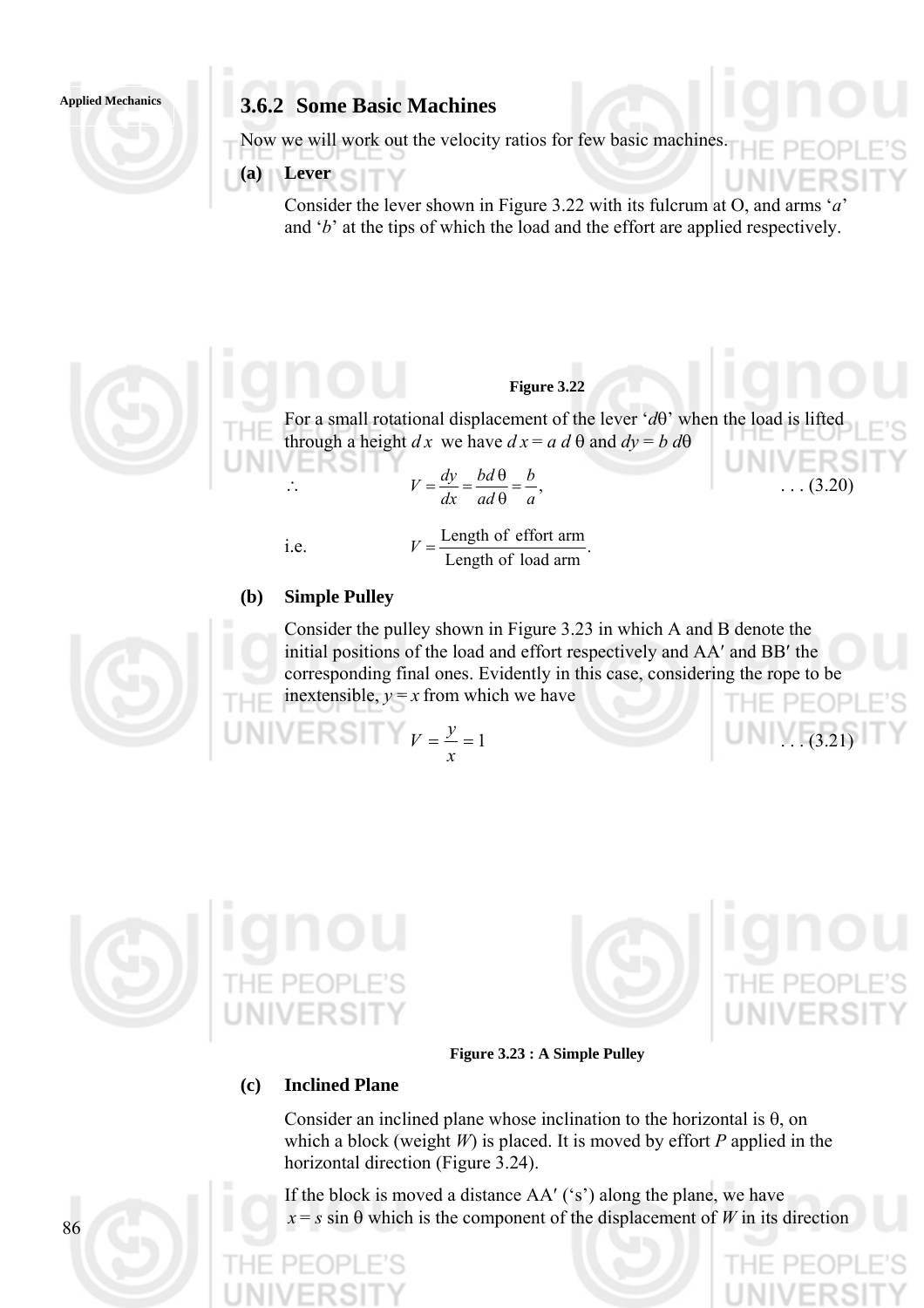

and  $N_B$ , respectively, as in Figure 3.25. It is obvious that for the smooth meshing of the wheels,  $\gamma$ <sup>'</sup>, the centre-to-centre distance between any two adjacent teeth (measured along their pitch-circles — this term is explained later) must be the same for both the wheels. This is called the *pitch of the teeth*.





87





### **Figure 3.25 : A Pair of Gear Wheels**

It is easy to see that if A is rotated clockwise so that its tooth No. 1 moves exactly into the position occupied by tooth No. 2 (Figure 3.25), it will push B anticlockwise so that Bs slot 1′ will occupy the position occupied by

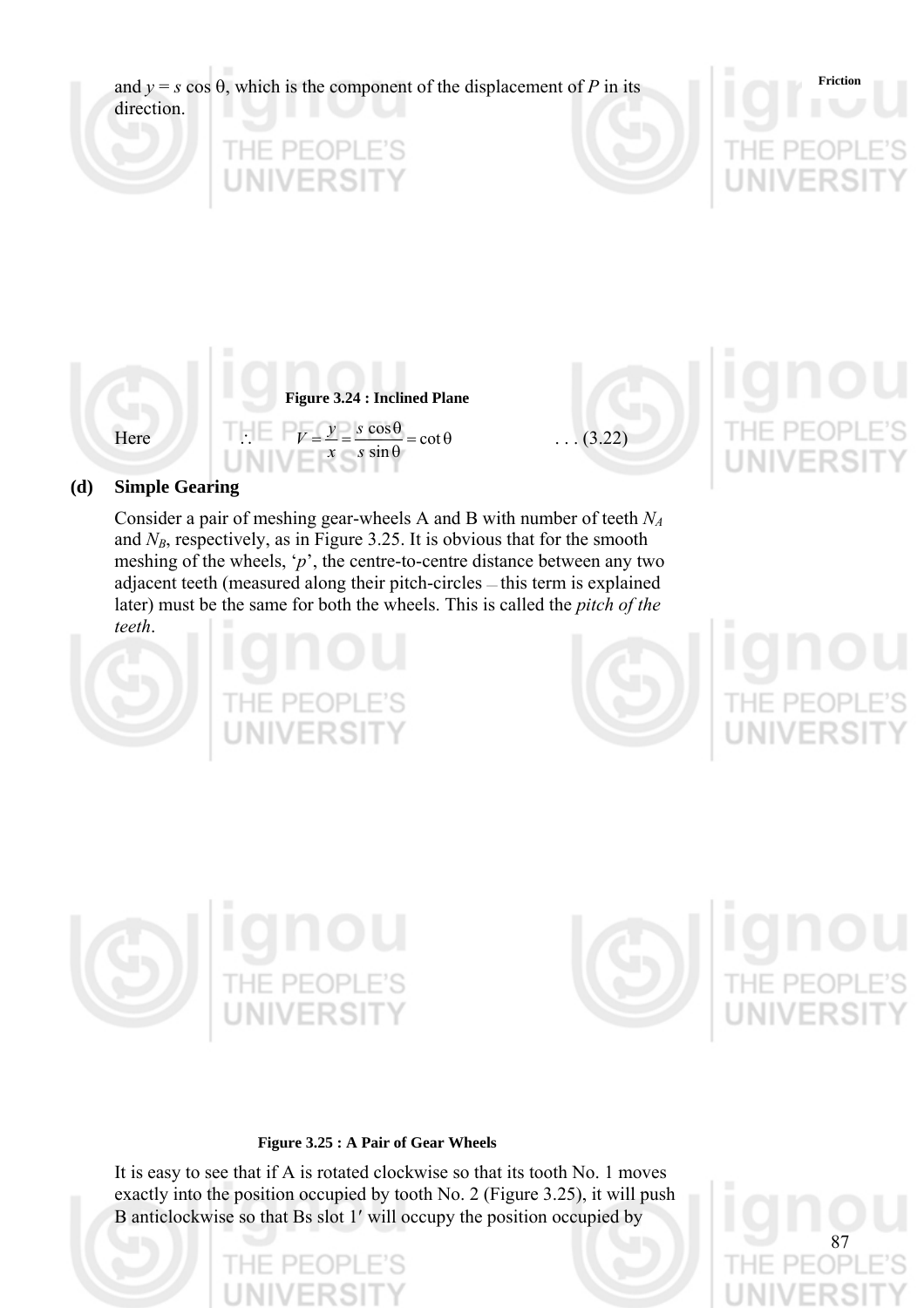

Applied Mechanics slot 2'. If this is repeated  $N_A$  times, it is clear that A will have made exactly one revolution clockwise while  $N_A$  slots of B will have crossed the line of

> centres  $C_1 C_2$ , i.e. B will have rotated  $\left\lfloor \frac{N_A}{N} \right\rfloor$ ⎦  $\left|\frac{N_A}{N}\right|$ ⎣  $\mathsf{L}$ *B A N*  $\frac{N_A}{N_A}$  revolutions anticlockwise.

Let us replace the two toothed wheels by circular discs of radii

$$
r_A = \left[\frac{N_A}{(N_A + N_B)} \times C_1 C_2\right]
$$
 and  $r_B = \left[\frac{N_B}{(N_A + N_B)} \times C_1 C_2\right]$  respectively,

If A was made to drive B by friction without slip, they would have had the same rotation-ratio as written above (i.e. *B A N*  $\frac{N_A}{N_A}$ ). Circles with the above radii

are called the pitch circles of two wheels. To obtain '*p*', the pitch which is the distance between the centre-lines of two adjacent teeth. It is measured along the pitch-circle circumference of either wheel, as stated earlier. Clearly *A*  $A = \frac{2\pi r_A}{N_A}$  $p_A = \frac{2 \pi r_A}{r}$ , and *B*  $B = \frac{2\pi r_B}{N_B}$  $p_B = \frac{2\pi r_B}{v}$  where,  $p_A$  and  $p_B$  are the pitches of A

and B, respectively. Further,  $p_A = p_B$  if the wheels have to mesh. This relation shows that *B A B A N N r*  $r_A = \frac{N_A}{N_A}$  or the pitch circle radii of two meshing wheels

are proportional to their number of teeth.

When a system of meshing toothed wheels is used to lift a machine, the velocity ratio will depend on the other details of the same. Suppose as in Figure 3.25 we have a concentric load-drum of radius *R* rigidly fixed to the toothed wheel B, over which the rope carrying the load W is wrapped and a lever (length *L*) rigidly fixed to the toothed wheel A, for applying the effort *P*, which is done always at right angles to it (lever). If A makes one revolution, *y*, the distance moved by the effort =  $2\pi L$ . The wheel B will

then rotate  $\frac{4}{11}$ *N*  $\frac{N_A}{N_A}$  revolutions and hence *x*, the distance moved by *W*,

> 2  $R = \frac{y}{r} = \frac{2\pi L}{\lceil N \rceil} = \frac{L}{R} \left( \frac{N_B}{N_L} \right)$

 $\left| \begin{matrix} A \\ \gamma \pi R \end{matrix} \right|$  R  $\left( N \right)$ 

*R*

 $\vert 2\pi$ ⎦  $\left|\frac{N_A}{N}\right|$ ⎣  $\lfloor$  $=\frac{y}{\sqrt{2}}=\frac{2\pi}{\sqrt{2}}$ 

*L*

*B*

*N N*

and  $\therefore$   $V.R. = \frac{y}{\sqrt{2}} = \frac{2\pi L}{\sqrt{2}} = \frac{L}{\sqrt{2}} \left| \frac{N_B}{N_B} \right|$ .

*x*

$$
= \left(\frac{N_A}{N_B}\right) 2\pi R.
$$



**(e) Screw-jack** 

Consider a screw-jack held with the axis of its screw vertical and with the bottom of the screw fixed to a base plate. Its nut carries a load platform on which a load *W* is placed. A rigid lever (length *L*) is welded to the nut, at the end of which the effort *P* may be applied in horizontal plane at right angles to the lever to rotate the nut so that as it rotates; it moves axially and the load *W* is raised or lowered depending on the direction of *P* (Figure 3.16).

⎠ ⎞

*A B*

 $V.R. = \frac{y}{\sqrt{2}} = \frac{2\pi L}{\sqrt{2}} = \frac{L}{\sqrt{2}} \left( \frac{N_B}{N} \right)$  . . . (3.23)

 $\overline{\phantom{a}}$ ⎝  $=\frac{L}{I}$ 

*R L* *N*

Suppose we apply *P* continuously as above and rotate the nut so as to raise the load *W*. If we make one complete revolution of the nut,  $y = 2 \pi L$  and the nut will move axially by a distance  $= l$ , the lead of the screw, where  $l =$ 

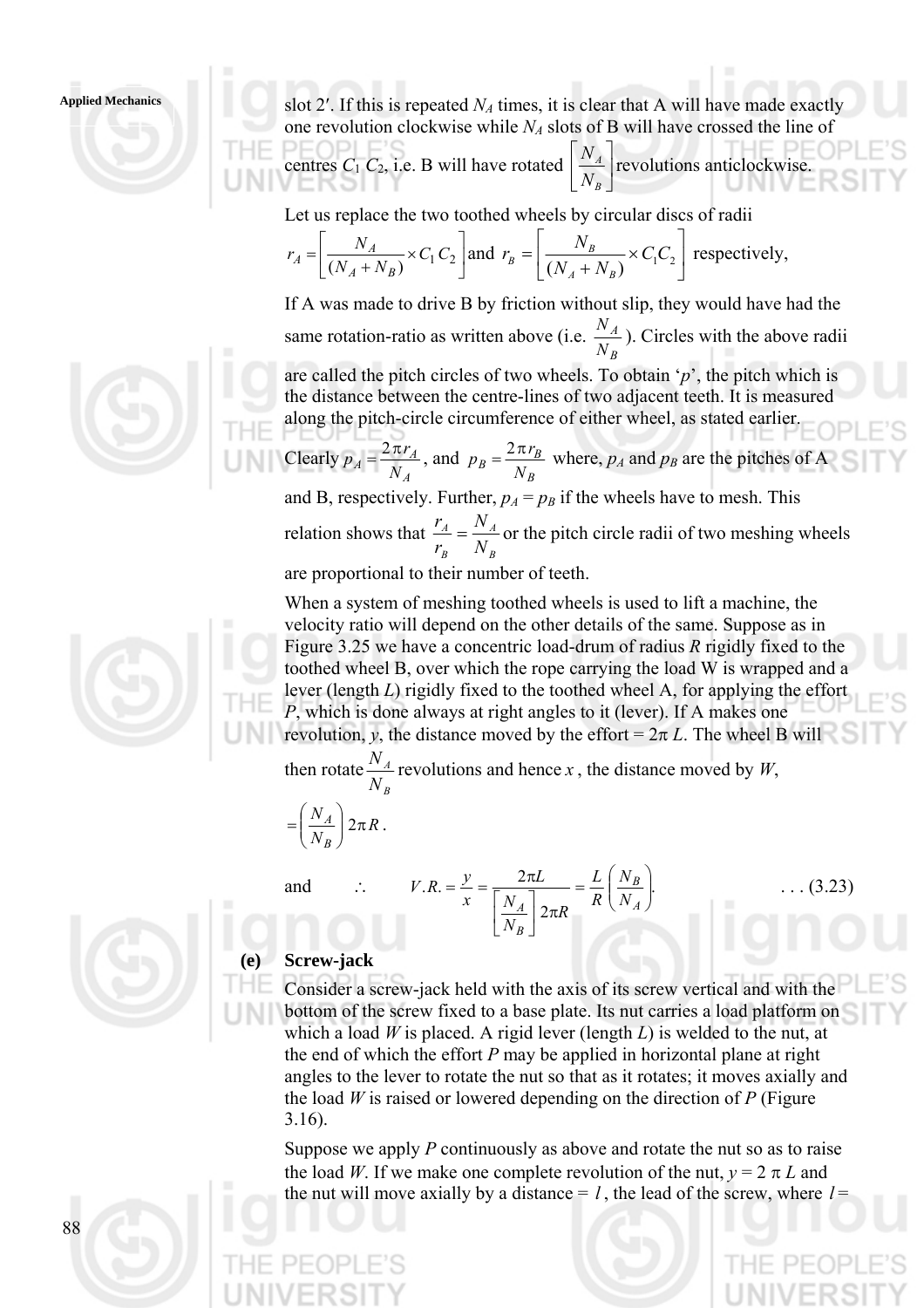*np* where *p* is the pitch of the screw-threads and  $n = 1, 2, 3$  etc. depending on whether the screw is single, double or triple-threaded, etc.









Then

| $V.R. = \frac{y}{x}$ | $2\pi\pi$ $2\pi L$ |    |
|----------------------|--------------------|----|
|                      |                    | np |



 $\ldots$  (3.24)

# **(f) Worm and Worm-wheel**

Figure 3.27 shows the outline of a worm and worm-wheel.





### **Figure 3.27 : Worm and Worm-wheel**

This machine consists of a toothed wheel (the worm-wheel) rotating in a pair of bearing shown at B (Figure 3.27) and a screw (called the worm) with its axis arranged in the middle plane of the wheel. The worm rotates in bearings  $B_1$  and  $B_2$  which are so positioned that the imaginary cylindrical surface midway between the roots and tips of its threads is tangential to the pitch-circle of the wheel. Also the pitch of the worm-screw threads and the circular pitch of the teeth of the worm-wheel is same, so that the former mesh properly with the slots in the wheel-teeth (Figure 3.27).

It is evident from the arrangement that with one complete rotation (shown by arrow '*a*') of the worm, the tooth of the worm-wheel which is next to the engaging thread of the worm, will be pushed in the direction of the apparent advance of the worm by a distance equal to its pitch (which is equal to the pitch of the wheel). The previous tooth of the wheel is engaged in the worm-screw-threads and will be ready in its turn for onward displacement.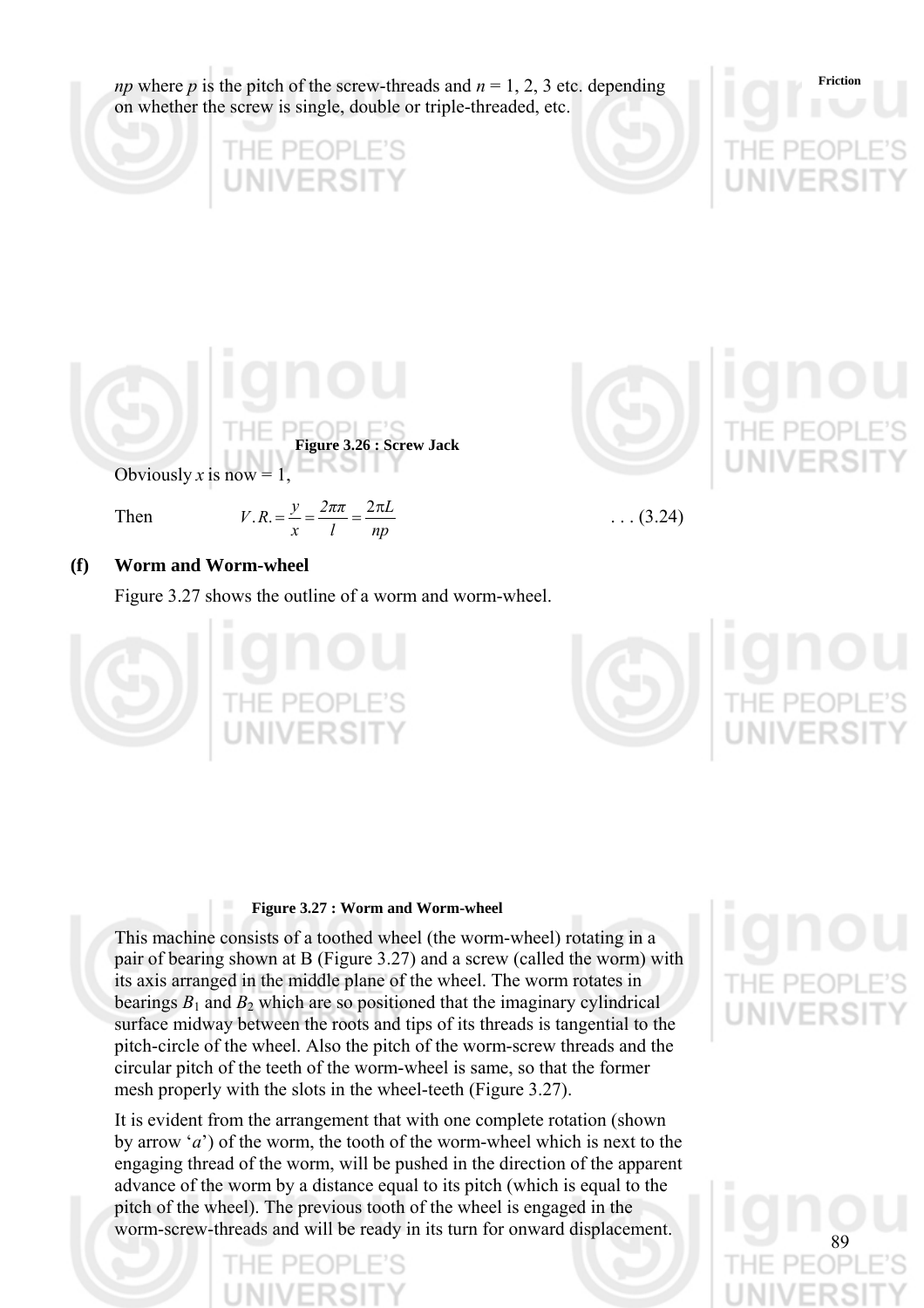**Applied Mechanics** In short, one complete rotation of the worm corresponds to the rotation of the wheel by an angle  $\theta$  given by

$$
\theta = \frac{1}{N} \times 2\pi \text{ radians} = \frac{2\pi}{N} \text{ radians},
$$

where  $N =$  the number of teeth of the worm-wheel.

If effort *P* is applied at the end of a lever (length  $=L$ ) attached to the worm at right angles to its length and the load *W*, hung by rope wound round a drum (radius *R*) rigidly fixed to the worm-wheel, we shall have, corresponding to one full rotation of the worm,

*N*

 $P-F$ 

 $x = \theta \times R = \frac{2\pi}{\pi} \times$ 

$$
y = 2\pi L
$$
 and  $x = \theta \times R = \frac{2\pi}{N} \times R$ 

$$
V. R. = \frac{L}{R} \cdot N. \tag{3.25}
$$

# **(g) Differential Axle and Wheel**

In this machine a stepped axle is used in an ingenious manner to obtain a large mechanical advantage which is necessary when hoisting a very heavy loads (Figure 3.28).





### **Figure 3.28 : Differential Axle and Wheel**

As shown in the figure, a stepped axle (called the differential axle) with diameters  $d_1$  and  $d_2$  is provided with bearings  $B_1$  and  $B_2$  in which it can rotate about its own axis. The rope supporting the load has its one end tied to the smaller stepped part at *K*, wound clockwise (as seen in the direction of the arrow '*a*') several times round it, then taken downwards and around a floating pulley *X*, then up again to be wound clockwise round the bigger stepped part and finally fixed to it at *L*. The floating pulley *X* carries the load *W*. For applying the effort, we have the effort-pulley *E* (the 'wheel') rigidly fixed to the axle over which another rope is wound clockwise at the end of which effort *P* is applied. The diameter of *E* is *D*. The direction of winding of the load and effort-ropes should be carefully noted.

It is now easy to see that if one complete clockwise rotation is given to the axle,  $E$  will rotate through 360 $^{\circ}$  and the displacement 'y' of the point of

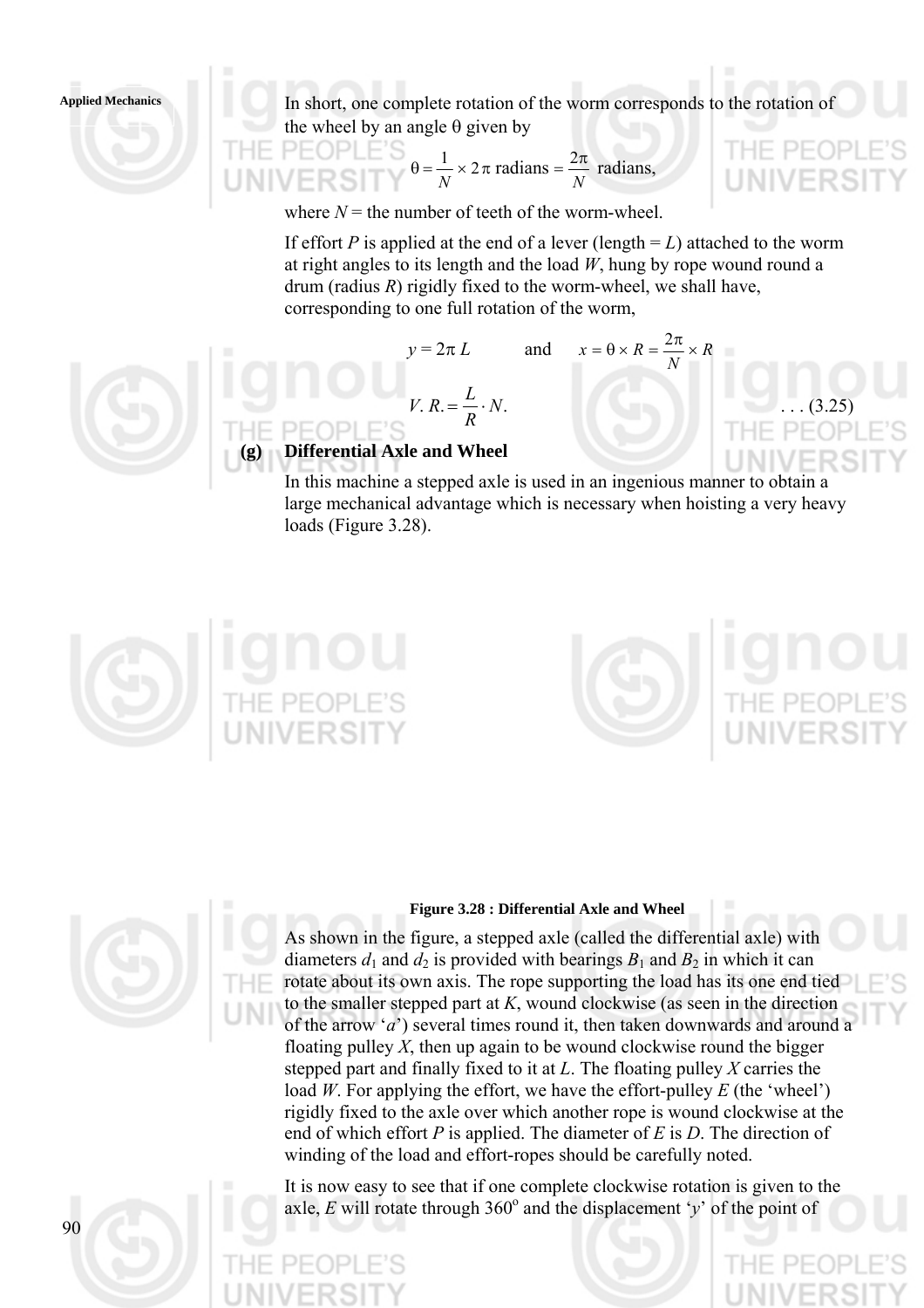application of the effort *P* will be equal to  $\pi D$ . At the same time, the length of the load-rope which will be wound round the bigger stepped part will be ' $\pi d_1$ ' while that unwound and hence paid out from the smaller stepped part will be  $\pi d_2$ . The net result will be that the load *W* will be raised by a **IJNIVERSIT** distance.

$$
x = \frac{\pi(d_1 - d_2)}{2}
$$

The V. R. of the machine, therefore, will be

 $=\frac{y}{x}=\frac{\pi D}{\pi(d_1-d_2)}=\frac{2D}{(d_1-d_2)}$ 2  $\frac{(d_1 - d_2)}{d_1 - d_2}$ *D*  $d_1 - d$ *D x*  $=\frac{y}{x}=\frac{\pi D}{\pi(d_1-d_2)}=\frac{2D}{(d_1-d_2)}$  ... (3.26)

This shows that by either increasing *D* or more effectively by reducing the difference between  $d_1$  and  $d_2$ , the velocity ratio can be increased by any desired extent.

# **3.6.3 Law of Lifting Machine**

For any lifting machine, the relation between the values of the effort *P* required to lift gives load *W*, is called **the law of that machine**. Naturally the law will depend entirely on its velocity-ratio, the friction in its various moving parts which will in turn depend on their weights, its state of lubrication and maintenance, etc. Hence, for a given machine, the law can be established only after experimentation on it, observing the values of the effort actually required to lift specific loads. It has been experimentally found that the law is of the form

$$
P = mW + C \tag{3.27}
$$

where, *m* and *C* are constant for all loads, i.e. the relation is a linear one (Figure 3.29).

IE PEOPLE'S

It is seen from the actual  $P - W$  graph that with  $W = 0$ , an effort = C is required to move the load-hook alone with no load there. Or '*C*' is the effort required to move only the components of the machine, against friction therein. If the velocity-ratio of the machine is  $V$ , then it is obvious that in ideal case (i.e.

**Figure 3.29 : Law of Lifting Machine** 

frictionless),  $P_1$ , the ideal effort would be  $= \frac{W}{V}$ . The graph of this effort  $P_1$  is also

plotted in Figure 3.29.

Drawing the ordinate LMN at abscissa, *W*, it has seen that the actual effort P required to lift the load W is given by  $LN = m W + C$ . Since the ideal effort for





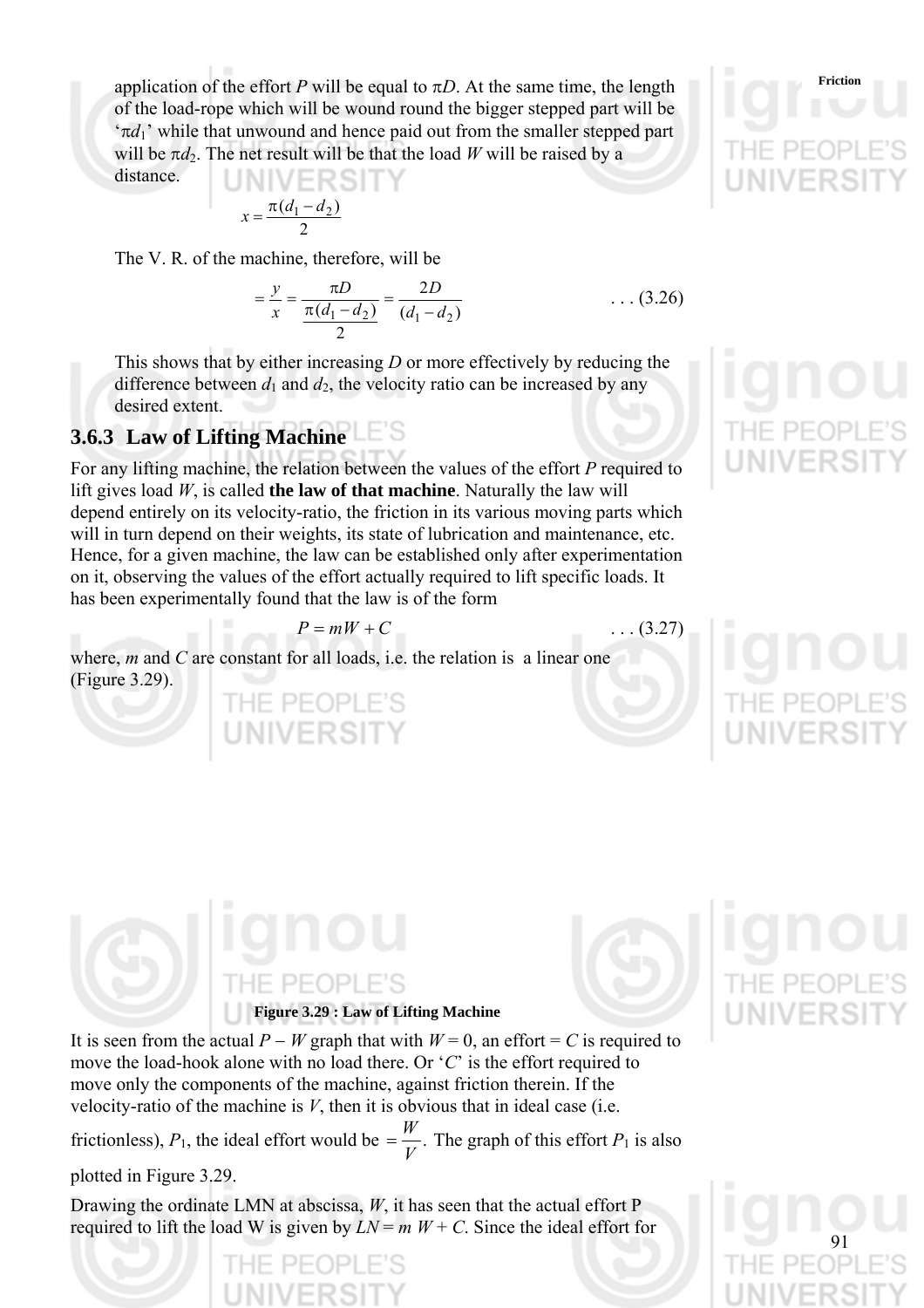### **Applied Mechanics**



$$
P_F = (mW + C) - \frac{W}{V} \qquad \qquad \ldots (3.28)
$$

Normally, the slope of the actual  $P/W$  graph =  $\alpha$  = (tan<sup>-1</sup> m) is greater than *V*  $\beta = \tan^{-1} \frac{1}{N}$ , the slope of the ideal *P*/*W* graph, and hence *P<sub>F</sub>* value increases with load.

### **Efficiency of a Lifting Machine** − **Its Maximum Limit**

Since the efficiency



and, since  $P = mW + C$ , we have

$$
\eta = \frac{W}{(mW + C)} \times \frac{1}{V}
$$

i.e.,



This shows that when  $W = 0$ ,  $\eta = 0$ , and as *W* increases,  $\eta$  also increases. Now as  $W \rightarrow \infty$ , we can see that

 $M = \text{OPTLE } \text{S}$   $\eta \to \frac{1}{mV}$ , or  $\eta_{\text{max}} = \frac{1}{mV}$  (3.29(b))

A typical graph of η vs. *W* is given in Figure 3.30.





**Figure 3.30 : Typical Efficiency Curve of a Lifting Machine** 

### **Example 3.5**

For a lifting machine, it is observed that for loads of 500 N and 1500 N, efforts of magnitudes 50 N and 120 N respectively are required.

- (a) Determine the law of the machine.
- (b) If velocity ratio is 20, calculate the efficiency for a load of 3 kN.

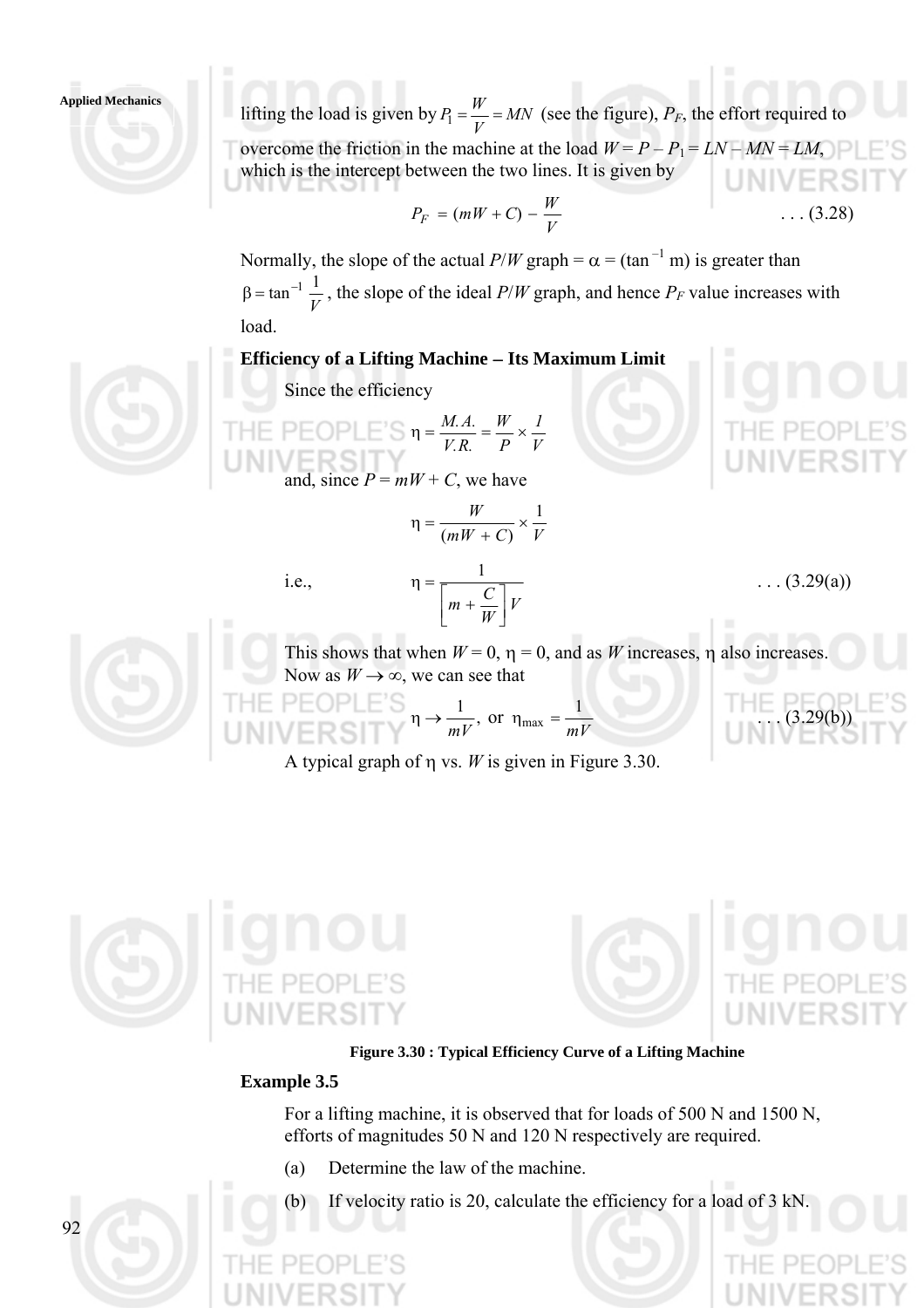- **Friction** (c) Has the machine been ideal, what effort would have been required for the load in (b)? Hence, calculate the effort lost in friction at that load.
- (d) Calculate the maximum possible efficiency.

UNIVERSIT

**Solution** 

(a) Assuming the law to be  $P = mW + C$ 

We have  $50 = m \times 500 + C$  ... (i) and  $120 = m \times 1500 + C$  ... (ii) Solving Eqs. (ii) — (i) gives :  $70 = 1000$  *m*, ∴ *m* = 0.07 Substituting this in Eq. (i), we get  $C = 50 - 35 = 15$ ∴ The law of the machine is  $P = 0.07 W + 15$  ... (iii) (and, obviously, *P* and *W* to be in *N* units). (b) *P* for 3 kN load (i.e.,  $W = 3000$  N), We have from Eq. (iii) above  $P_3 = 0.07 \times 3000 + 15 = 210 + 15 = 225$  N. 66.67% 3 2 20 1 225  $_3 = \frac{M.A.}{V.R.} = \left(\frac{3000}{225}\right) \times \frac{1}{20} = \frac{2}{3} =$  $\left(\frac{3000}{225}\right)$ ⎝  $\eta_3 = \frac{M.A.}{V.R.} = \left($ (c)  $P_{ideal} = \frac{5000}{300} = 150N$ .  $P_{ideal} = \frac{3000}{20} = 150N$ Effort lost in Friction =  $225 - 150 = 75$  N.  $1 \quad 1$ 

(d) Max. Possible efficiency 
$$
=\frac{1}{mV} = \frac{1}{0.07 \times 20} \times 100.
$$
  
= 71.4 %.

### **Example 3.6**

In a differential pulley block two pulleys have diameters of 20 cm and 16 cm, respectively.

- (a) Calculate the velocity ratio.
- (b) Given that the efficiency at 30kN load being 60%, calculate the effort required.

### **Solution**

$$
d_1 = 20 \text{ cm}
$$
  

$$
d_2 = 16 \text{ cm}
$$

(a) 
$$
V.R = \frac{2d_1}{(d_1 - d_2)} = \frac{2 \times 20}{(20 - 16)} = 10.
$$

(b) 
$$
M. A = V. R \times \eta
$$







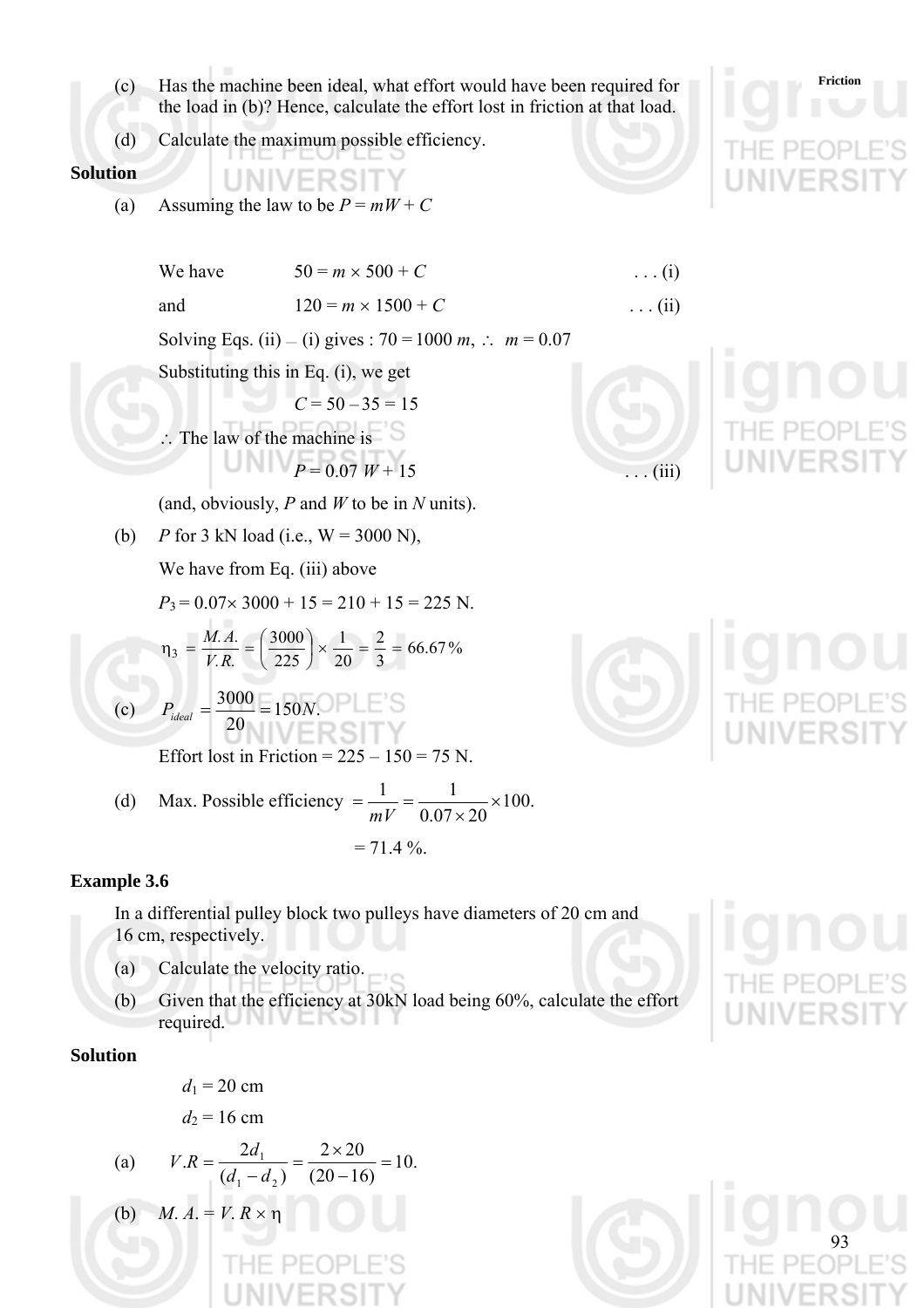

Applied Mechanics<br>
∴ M. A. at 30 kN load, =  $10 \times 0.6 = 6$ .  $\therefore$  Effort to lift 30 kN load =  $\frac{56}{5}$  = 5 6  $\frac{30}{5}$  = 5 kN. **Example 3.7** 

For a given value of the coefficient of friction  $\mu$  (or angle of friction  $\phi$ ), calculate the pitch of the threads of a single-threaded screw jack (screw-diameter  $= d$ ) which will have the maximum efficiency and calculate the value of this efficiency.

## **Solution**





This gives the required pitch. Putting value of  $\theta$  in (*I*),



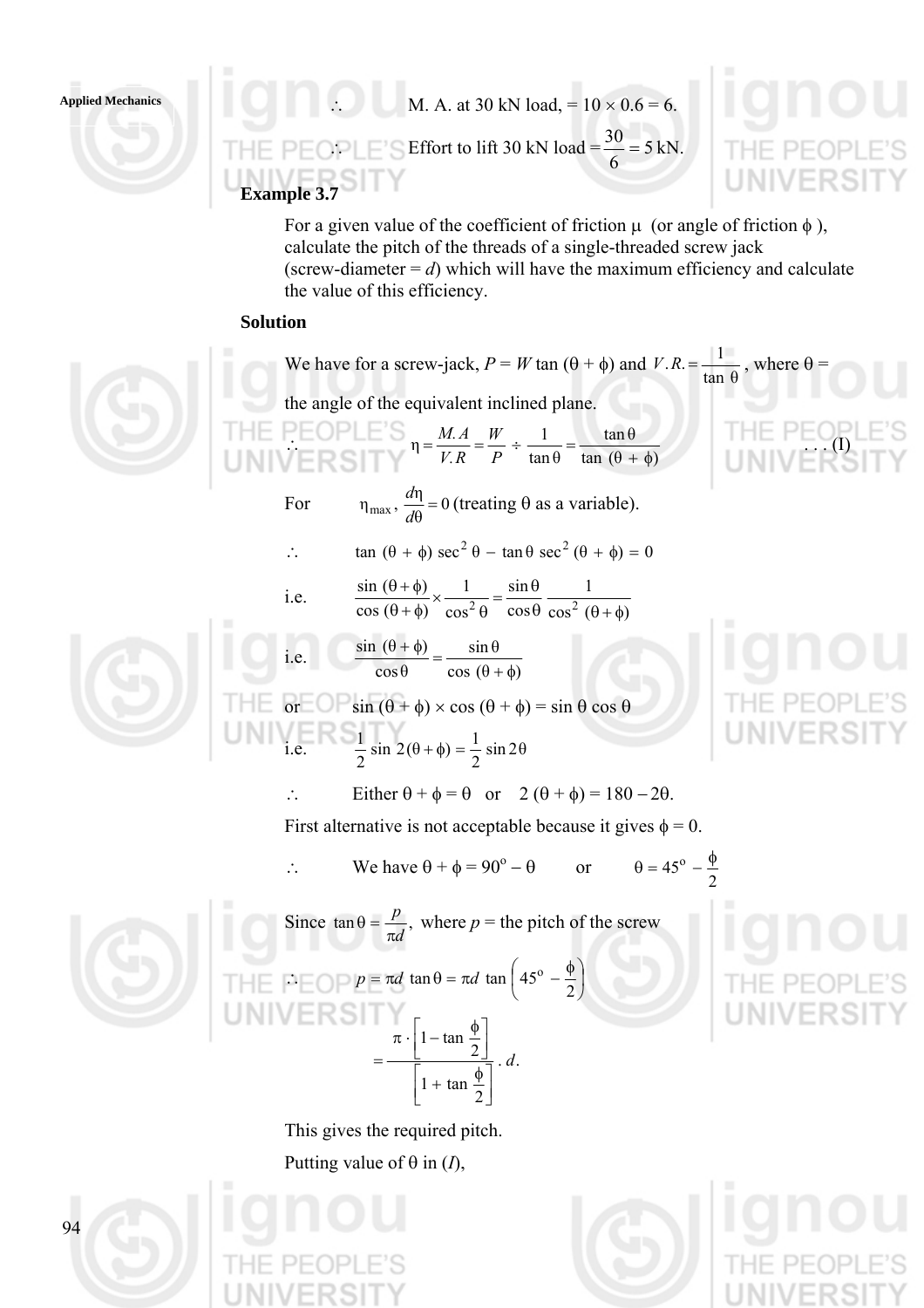



**Friction**

# **3.7 SUMMARY**

In this unit, you have studied laws of friction and problems involving dry friction. The relative sliding motion of one body on another body is resisted by forces called frictional forces. The sense of these frictional forces is such as to oppose the impending or actual sliding motion. When there is no impending motion, the frictional forces can be found by using the equations of static equilibrium. The limiting static friction is reached when relative sliding motion of the surfaces is impending and is given by :

 $F_{\text{(max)}} = \mu N$ 

where, μ is the coefficient of static friction and *N* is the normal reaction on the surface concerned. HE PEOPI

When sliding motion occurs, the retarding friction force has the magnitude  $\mu_K N$ where,  $\mu_k$  is the coefficient of kinetic friction.

The angle between the normal reaction, *N*, and the resultant reaction, *R*, is called the angle of friction when sliding motion of the surfaces is impending. This angle φ is related to the coefficient of friction by :

 $tan \phi = μ$ 

The maximum angle of inclination of the inclined plane when the body kept on it is just on the point of moving down the plane, is called the angle of repose.

The angle of repose is equal to the angle of friction.

You have also studied in this unit, the engineering applications where dry friction plays an important role, e.g., in wedges used to lift heavy loads and screw jacks frequently used in presses and other mechanisms. By drawing free-body diagrams indicating correct sense of friction forces and applying equations of equilibrium, you can analyse such engineering problems.

# **3.8 ANSWERS TO SAQs**

# **SAQ 1**

(a) The direction of frictional force, *F*, and normal reaction, *N*, are marked in Figure for Answer to SAQ 1(a). *N* is acting vertically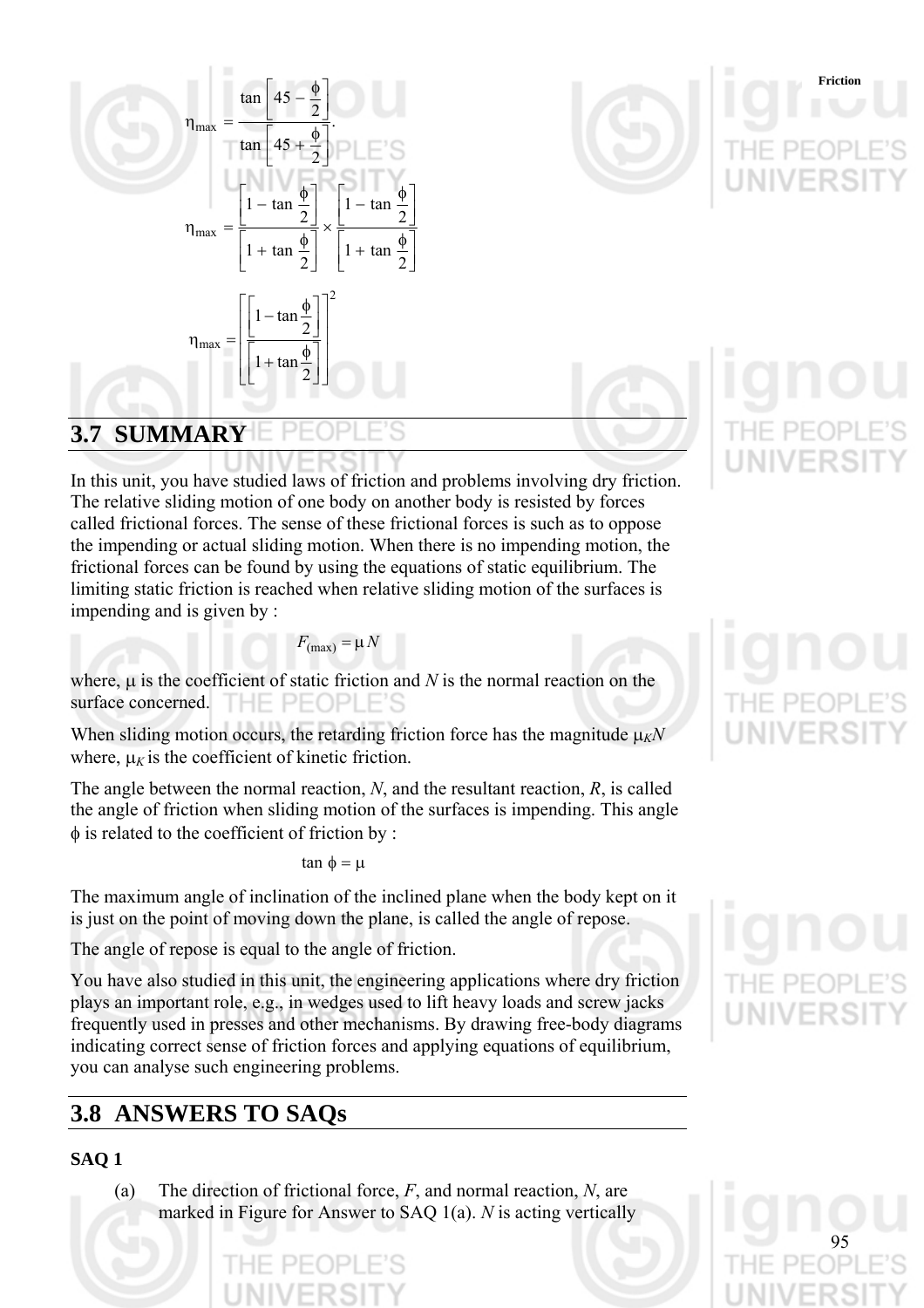

**Applied Mechanics** upwards and *F* is horizontally acting towards left, i.e. opposite to the direction of tending motion.



## **Figure for Answer to SAQ 1(a)**

The horizontal force which tends to move the block A is  $60 \cos 45^\circ$ acting towards right :

 $60 \cos 45^\circ = 42.426 \text{ N}$ 

∴ The frictional force developed will also be 42.426 N but acting towards left, if the motion is not impending.

If the coefficient of friction is 0.3, the limiting frictional force will be  $0.3 \times$  normal reaction = 0.3 (150 – 60 sin 45<sup>o</sup>) = 32.272 N.

As the actual frictional force is greater than limiting frictional force, the motion is impending.

(b) If the slip is impending, the various forces and reactions will be acting in the directions as shown in Figure for Answers to SAQ 1(b).



96



# **Figure for Answer to SAQ 1(b)**

Taking moments of all the forces about C, we get (with  $AB = l$ )

$$
N_A \frac{l}{2} \sin \alpha + F_A \frac{l}{2} \cos \alpha + F_B \frac{l}{2} \sin \alpha - N_B \frac{l}{2} \cos \alpha = 0 \qquad \dots (I)
$$

Also,  $\Sigma F_x = 0$ 

Also,  $\therefore N_A = F_B$ 

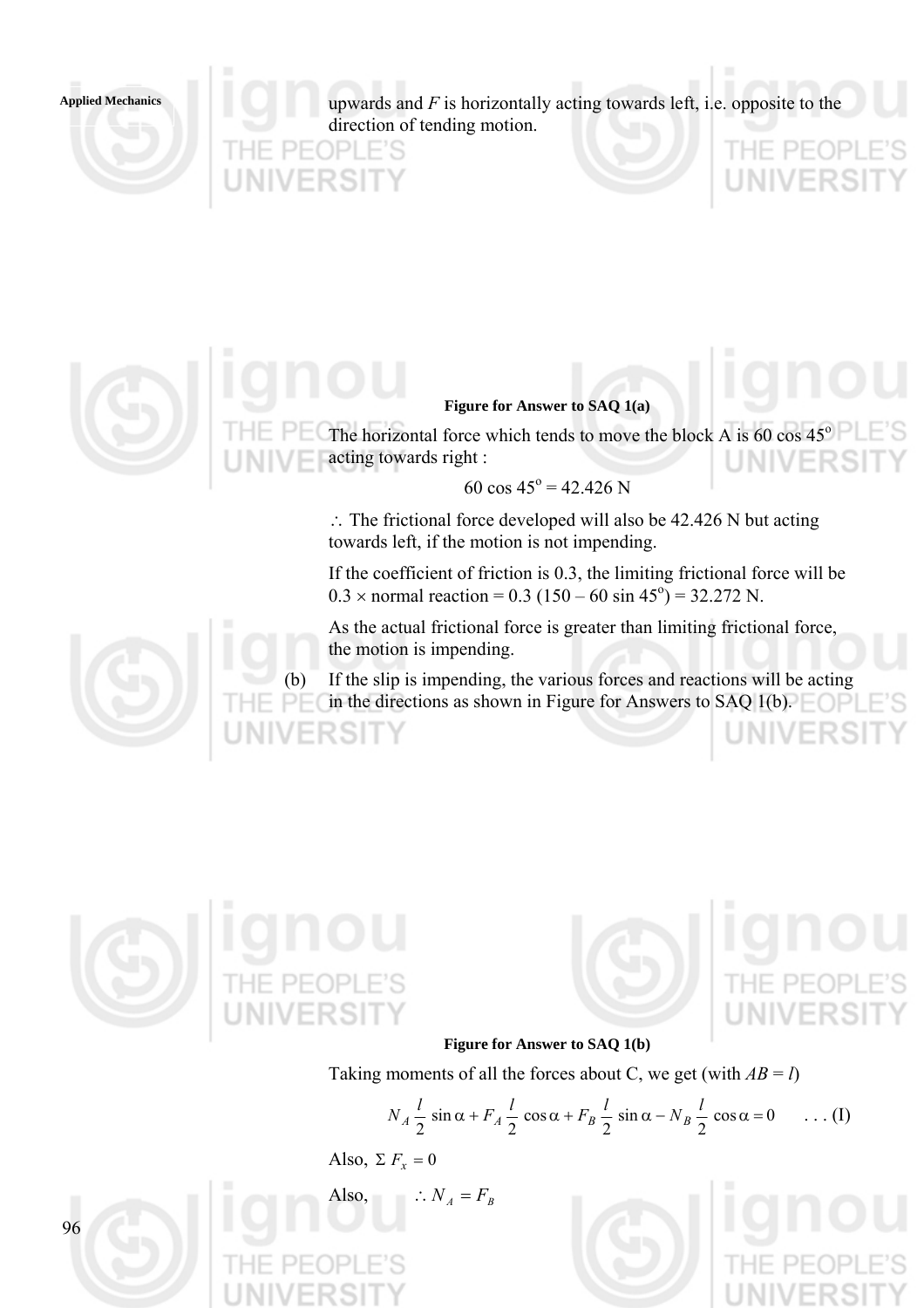

 $N_B + P \sin 30^\circ - W_B = 0$ 

$$
\langle \mathcal{L}_{\mathcal{L}} \rangle
$$

$$
\therefore \qquad N_B = W_B - 0.5 P
$$

$$
=50-0.5P
$$





97

**Figure for Answer to SAQ 1(c)**  
\nand 
$$
P \cos 30^\circ - F_B - T = 0
$$
 ( $F_B = 0.22 N_B$ )  
\n∴  $0.866P - 0.22 (50 - 0.5P) - 8.4 = 0$   
\n∴  $0.866P - 11 + 0.11P - 8.4 = 0$   
\n∴  $0.976P = 11 + 8.4 = 19.4$   
\n∴  $P = \frac{19.4}{0.976} = 19.877 N$ 

∴ The minimum value of *P* just to move the system is 19.877 N.

(d) The free-body diagram for the hinge, rigid rods and blocks A and B are shown in Figure for Answers to SAQ 1(d).

Applying equations of equilibrium to the whole set-up, we get

 $C_A \cos 60^\circ - C_B \cos 60^\circ = 0$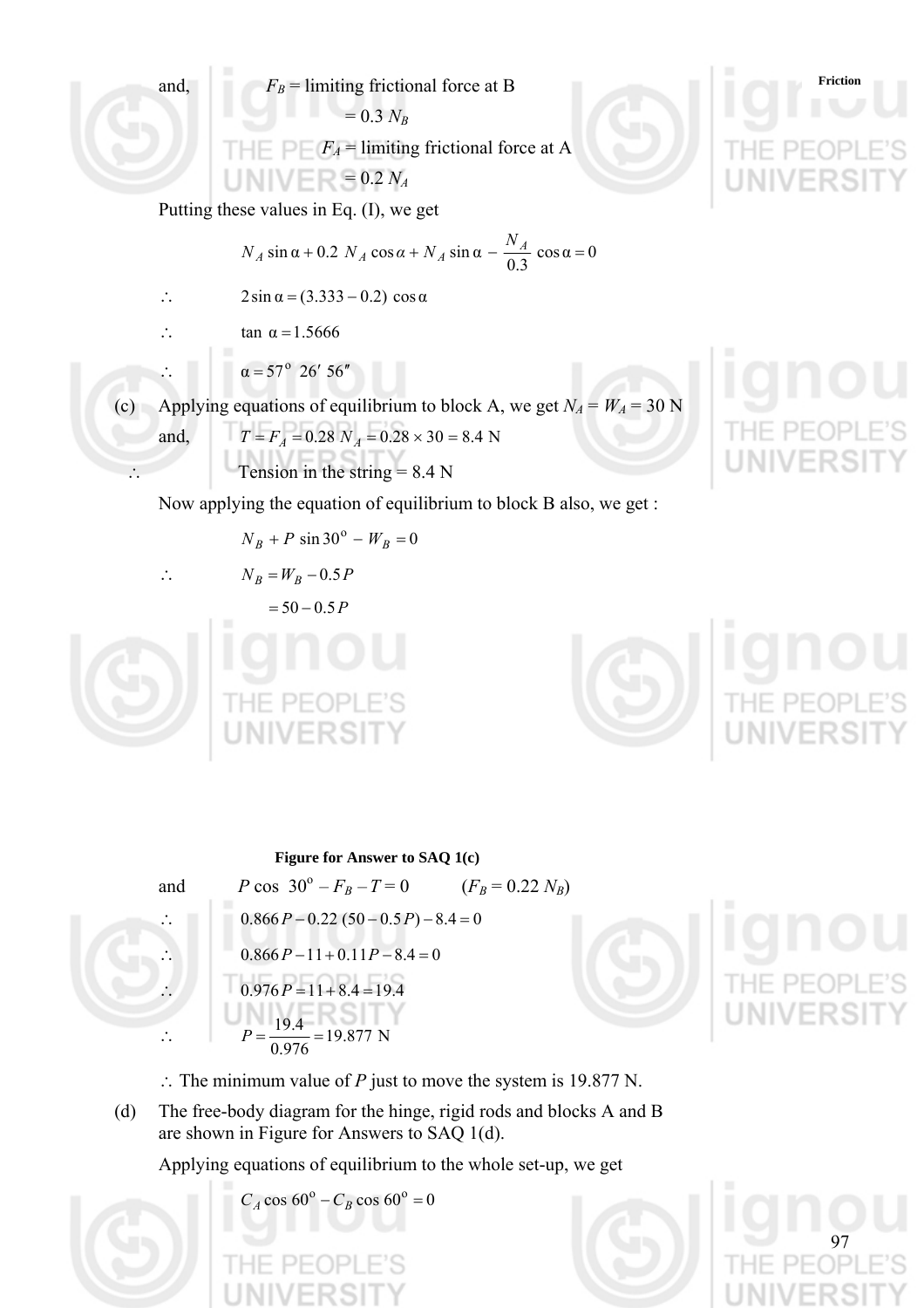

**Applied Mechanics** ∴  $C_A = C_B = C$  (say) and  $C_A \sin 60^\circ + C_B \sin 60^\circ - W = 0$  $C = \frac{W}{2 \sin 60^\circ} = 0.5774$  W







**Figure for Answer to SAQ 1(d)** 

Applying equations of equilibrium to block A, we get



 $N_A - W_A - C_A \sin 60^\circ = 0$  $C_A = 0.5774$  W  $N_A = W_A + 0.5774 W \sin 60^\circ$  $= 800 + 0.5$  W

```
F_A - C_A \cos 60^\circ = 0; and, F_A = 0.25 N_A
```
- ∴ 0.25  $(800 + 0.5W) 0.5774 W \cos 60^\circ = 0$
- ∴  $200 + 0.125W 0.2887W = 0$

$$
\therefore \qquad W = \frac{200}{0.1637} = 1221.75 \text{ N}
$$

(Alternately, considering block B also, we will again get  $W = 1221.75$  N.)

Therefore, the value of load, *W*, when the block are just on the point of sliding is 1221.75 N.  $PF($ 

The overturning moment due to force  $P$  about the left corner is *P* cos  $\alpha$  (0.5) + *P* sin  $\alpha$  (0.8) and the stabilising moment due to weight, *W*, about the left corner is 0.4 *W*.

As the block does not overturn, we have :

or  $W \ge \frac{P}{0.4} (0.5 \cos \alpha + 0.8 \sin \alpha)$ 

 $W \geq (1.25 \cos \alpha + 2 \sin \alpha) P$  . . . (II)

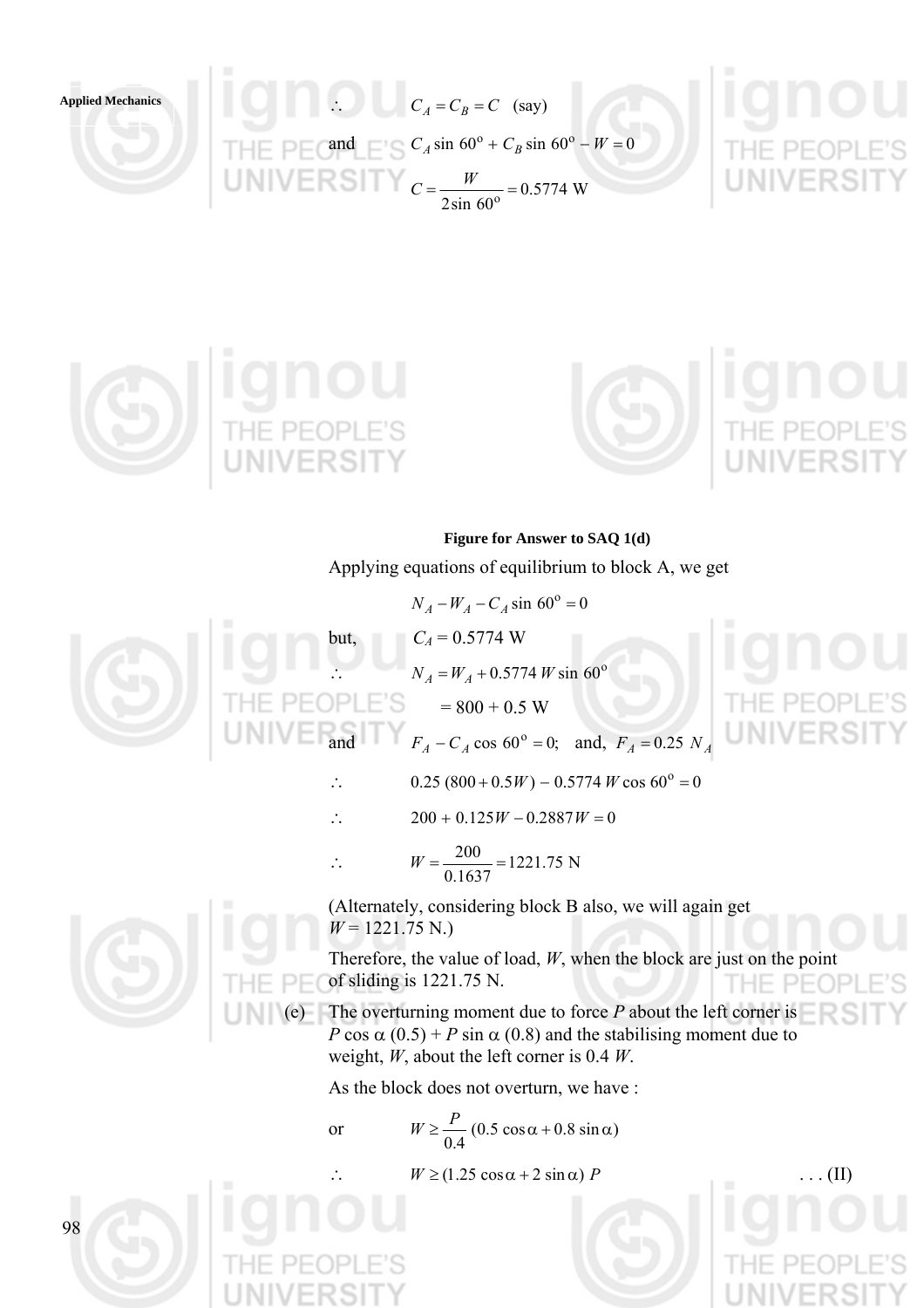Applying the equations of equilibrium when the block is just on the **Friction** point of sliding, we get

 $N + P \sin \alpha - W = 0$  ∴  $N = W - P \sin \alpha$ 

- and  $F-P \cos \alpha = 0$
- But  $F = 0.3$  N,  $(N = normal reaction)$
- $\therefore$  0.3  $(W P\sin\alpha) = P\cos\alpha$
- $\therefore$  0.3  $W = P(\cos \alpha + 0.3 \sin \alpha)$
- 
- $W = (3.333 \cos \alpha + \sin \alpha)P$  . . . (III)



### **Figure for Answer to SAQ 1(e)**

Comparing Eqs. (II) and (III), we get

1.25 cos  $\alpha$  + 2 sin  $\alpha$  = 3.333 cos  $\alpha$  + sin  $\alpha$ 

- $\therefore$  sin  $\alpha = 2.083 \cos \alpha$
- ∴  $\ln \tan \alpha = 2.083$
- $\alpha = 64^{\circ}$  21' 20" and correspondingly  $W = (1.442 + 0.9014) P$

or,  $P = 0.4266$  W

(a) (i) When the crate is about to move up, applying equations of equilibrium after resolving the forces along the normal to the inclined plane, we get

*P* cos  $30^{\circ}$  − *W* sin  $30^{\circ}$  − *F* = 0

∴ 0.866  $P = 5 \times 0.5 + F = 2.5 + 0.25$  N  $\ldots$  (IV)











**Figure for Answer to SAQ 2(a)** 

and  $N - P \sin 30^\circ - W \cos 30^\circ = 0$ , where  $W = 5$  kN . . . . (V)

$$
\therefore N = 0.5 P + 4.33
$$

Putting this value in Eq. (IV), we get

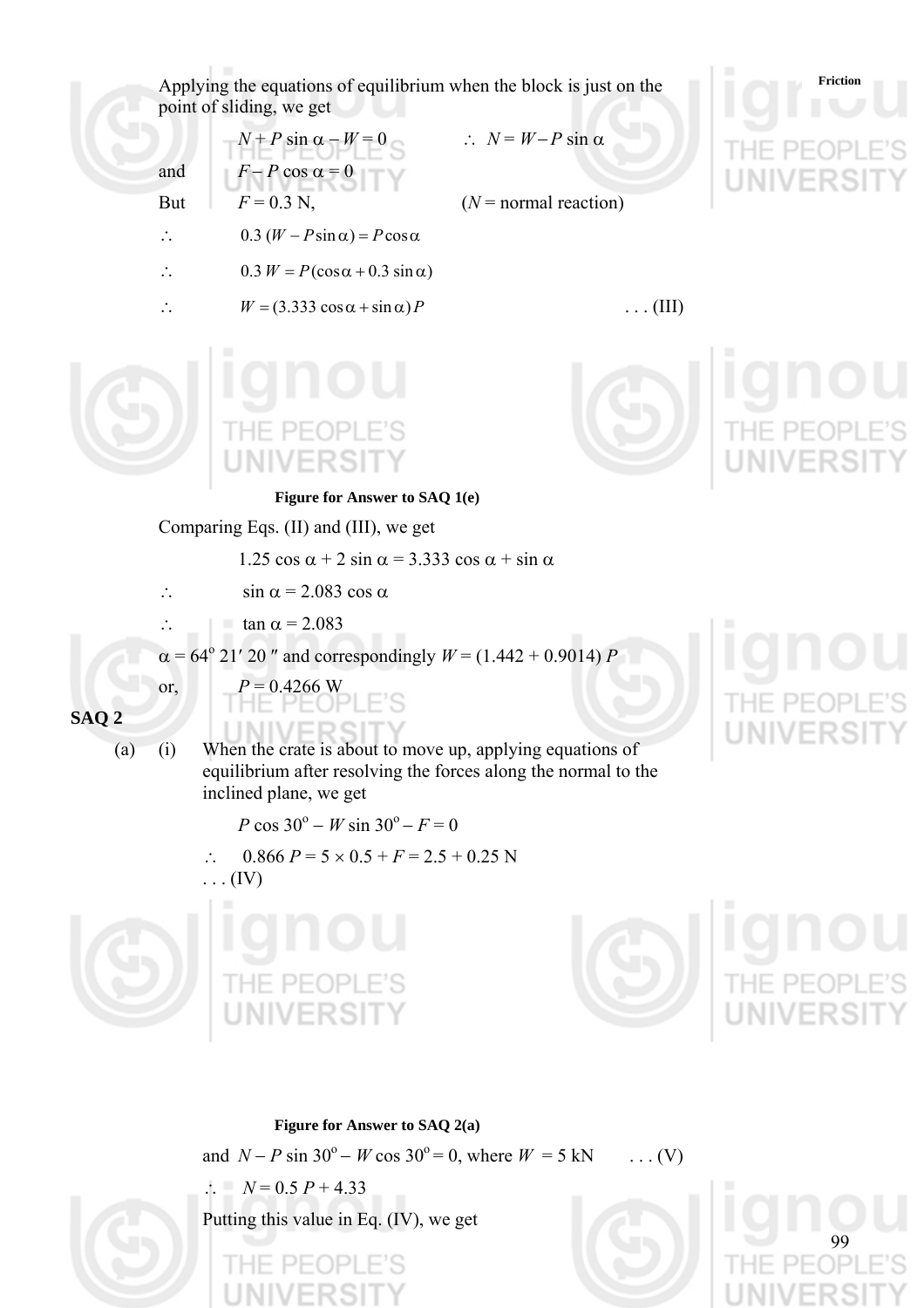



 $0.741P = 3.5825$ 

 $P = 4.835$  kN

This is the minimum value of *P* to move the crate in upward direction.

(ii) When the crate is just on the point of moving down, the direction of friction force,  $F = 0.25$  kN, will be acting upwards. Working on similar lines, we get,

 $0.866 P = 2.5 - 0.25 (0.5 P + 4.33)$ 

$$
\therefore
$$
 0.991 *P* = 1.4175

$$
\therefore P = 1.430 \text{ kN}
$$

This is the minimum value of *P* to keep the crate sliding down the plane.

(iii) Considering the above two results, it can be concluded that the crate will be in equilibrium for the range of values of P between 1.430 N and 4.835 N.

(iv) If  $P = 5.2$  kN (assuming *F* acting upwards)

 $P \cos 30^\circ - W \sin 30^\circ + F = 0$ 

 $F = W \sin 30^\circ - P \cos 30^\circ$ 

 $= 5 \times 0.5 - 5.2 \times 0.866 = -2.00$  kN

The negative sign indicates downward direction of the frictional force (i.e. our assumption was wrong). **FIE** 

Consider forces acting on block Q. Applying equations of equilibrium after resolving the forces normal and parallel to the inclined plane, we get

 $N_O - W \cos 35^\circ = 0$ ∴  $N_Q = 1.2 \times 0.819 = 0.983$  kN





**Figure for Answer to SAQ 2(b)** 

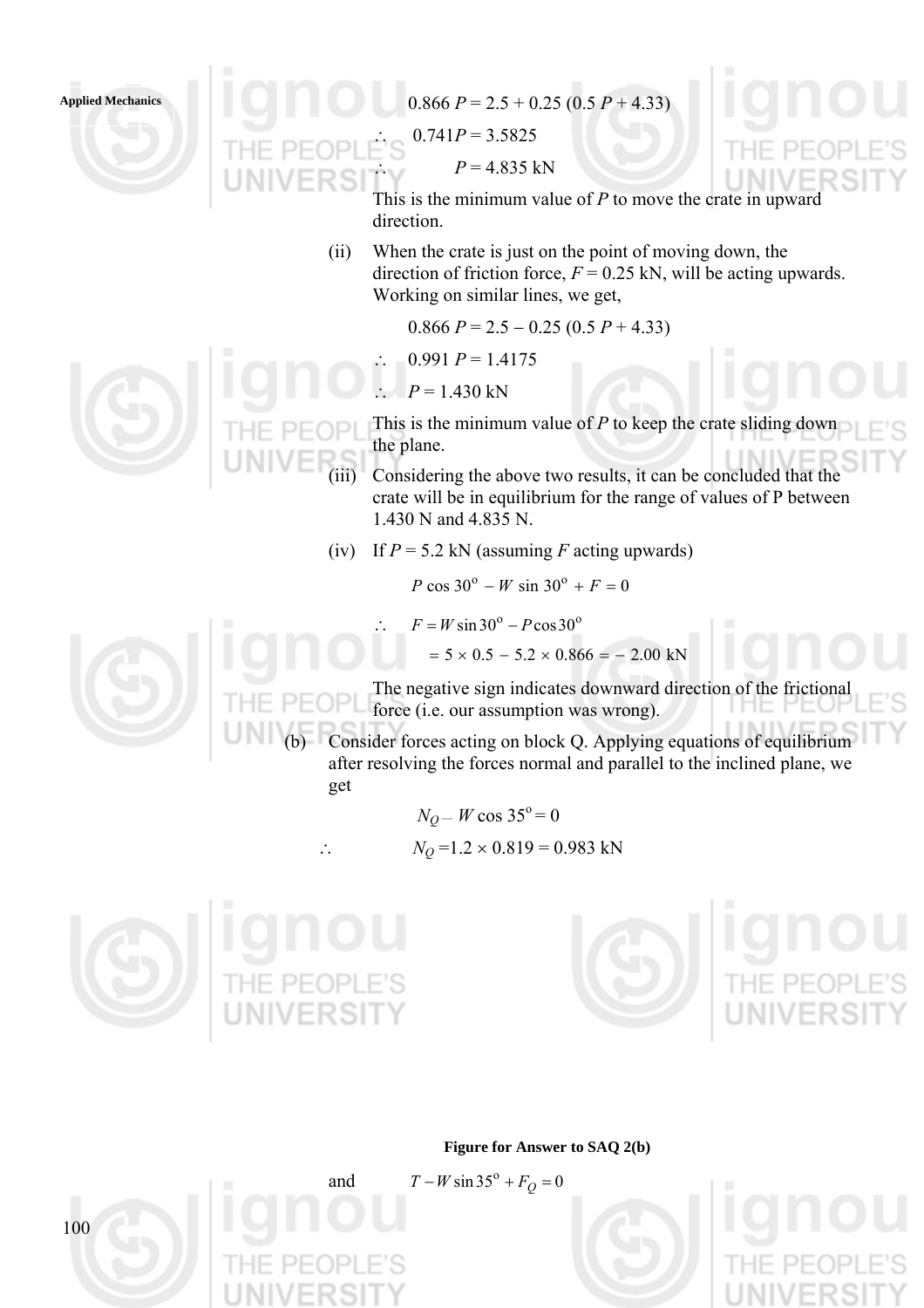$$
T - 1.2 \sin 35^{\circ} + 0.2 \times 0.983 = 0
$$

∴  $T = 0.492$  kN

Now, consider forces acting on block P,

Here 
$$
T - F_P = 0
$$

- ∴  $F_P = 0.492 \text{ kN}$
- ∴  $0.25 N_p = 0.492$

$$
\therefore \qquad N_P = 1.968 \text{ kN}
$$

$$
W_P = N_P = 1.968 \text{ kN}
$$

∴ To maintain the equilibrium, the minimum value of weight of block P is 1.968 kN.

(c) If only block M is on the point of moving down then applying the equations of equilibrium, we get

$$
N_M = W_M \cos \theta = 600 \cos \theta
$$

 $F_M = W_M \sin \theta = 600 \sin \theta$ 

But  $F_M = 0.4 N_M$ 

∴ 600 sin  $\theta$  = 0.4 × 600 cos  $\theta$ 

$$
\therefore \quad \tan \theta = 0.4
$$

$$
\therefore \qquad \theta = 21^{\circ} 48' 5''
$$

If both blocks together are on the point of sliding down the inclined plane, then working on similar lines and noting  $\mu = 0.5$ , we get

$$
1400 \sin \theta = 0.5 \times 1400 \cos \theta
$$

- ∴ tan  $\theta = 0.5$
- $\therefore \qquad \theta = 26^{\circ} 33' 54''$

As this angle is greater than  $21^{\circ}$  48' 5", the block M will slide first.

If  $\theta = 15^{\circ}$ , the motion is not impending. Frictional forces can be worked out from equilibrium equations



 $F_M = 600 \sin 15^\circ$  $= 155.29$  N



**Friction**



101

### **Figure for Answer to SAQ 2(c)**

This is the frictional force between block M and block N. (Note : This is less than limiting frictional force which is  $0.4 \times 600$  cos  $15^{\circ}$  $= 231.82$  N).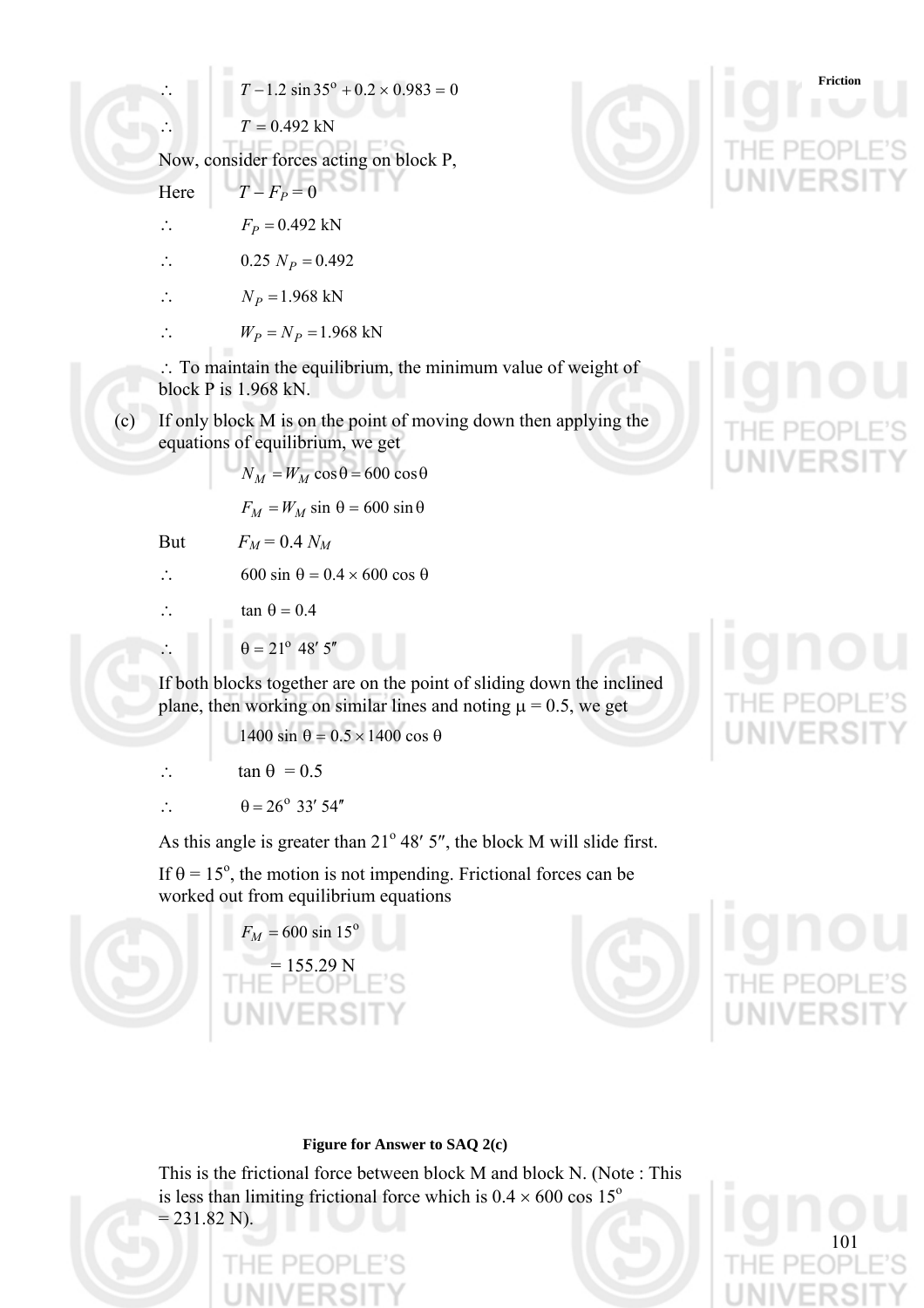

 $(1400 \sin 15^\circ \dots$  (:  $W = W_M + W_N = 600 + 800 = 1400$  N  $= 362.35 N$ 

> ∴ The frictional force between the block N and the inclined plane is 362.35 N.

**SAQ 3** 

- (a) Here, the coefficient of friction is 0.25
	- ∴ The angle of friction  $\phi = \tan^{-1}(0.25) = 14.036^{\circ}$  for all surfaces.

 $\therefore$  *R<sub>A</sub>*, *R<sub>B</sub>*, *R<sub>C</sub>* and *R<sub>D</sub>* are making an angle of 14.036<sup>°</sup> to *N<sub>A</sub>*, *N<sub>B</sub>*, *N<sub>C</sub>* and  $N_D$ , respectively when motion is impending. The suffixes A, B, C and D refer to wedge A, wedge B, block C and ground D, respectively. As wedge B is moving down, the frictional forces  $F_A$  and  $F_C$  will act upwards. THE PEOPI





### **Figure for Answer to SAQ 3(a)**

Three forces,  $R_B$ ,  $R_D$  and W, are acting on block C (Refer to Figure for Answer to SAQ  $3(a)$ ) and apply the Lami's theorem, we get



 $\frac{W}{\sin (90^\circ + 14.036^\circ + 14.036^\circ)} = \frac{R_B}{\sin (180^\circ - 14.036^\circ)}$  $R_B = \frac{W \sin 103.564}{8}$ , ... ( $W = 6$  kN) sin 118.072 sin 165.964 o  $R_B = \frac{W \sin 165.964^{\circ}}{118.072^{\circ}}$ , ...  $(W =$ 

$$
=\frac{6 \times 0.2425}{0.8824}
$$

 $= 1.649$  kN

At the contact surface of wedge B and block C, the reaction offered by B is equal to reaction offered by C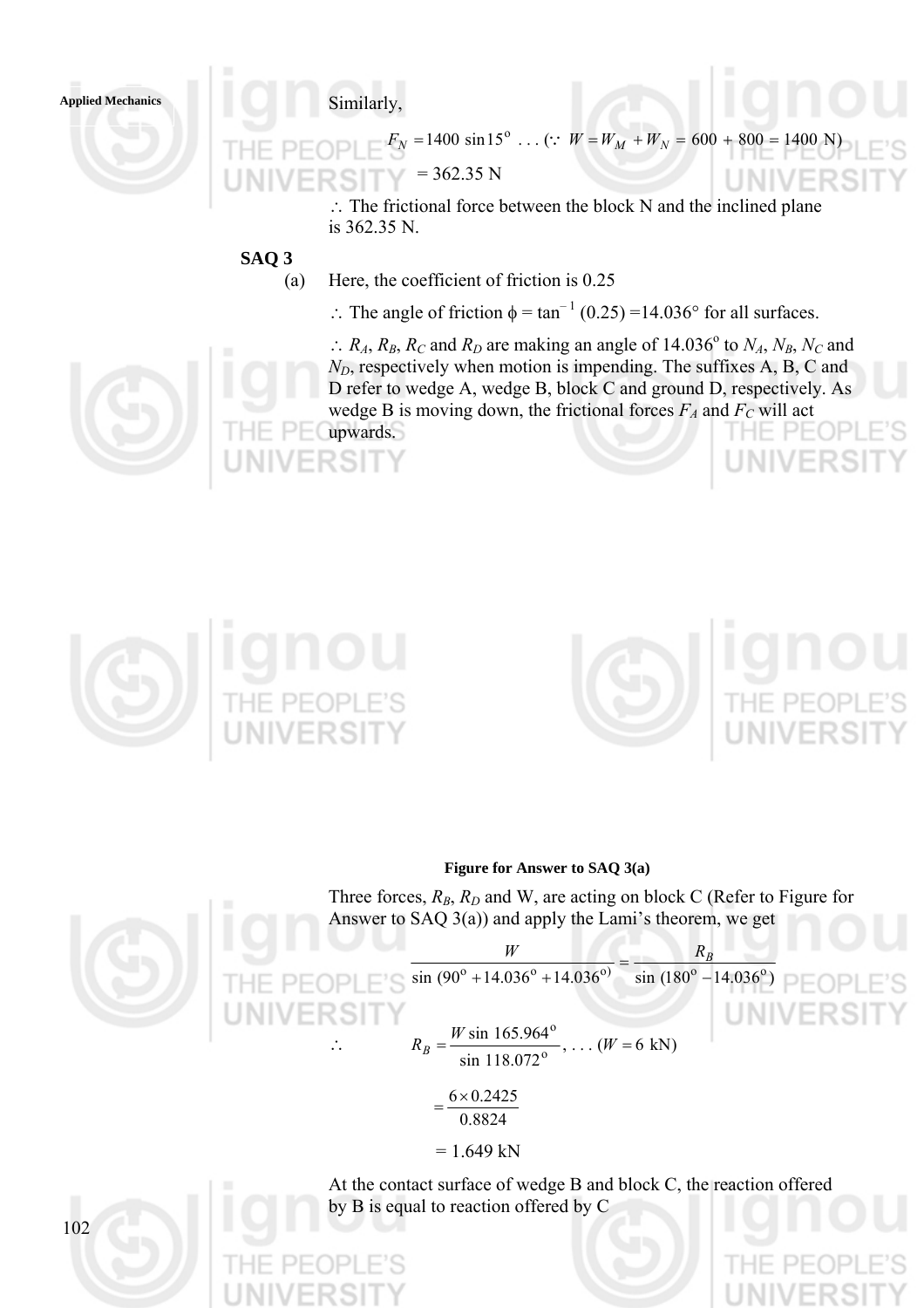$R_B = R_C = 1.649 \text{ kN}$  Friction

Now, consider wedge B. Three forces  $R_A$ ,  $R_C$  and P are acting as shown in figure. Note that contact surface between wedge A and B is inclined at  $8^{\circ}$  to the vertical.

Applying Lami's theorem, we get

$$
\frac{P}{\sin(180^\circ - 14.036^\circ - 22.036^\circ)} = \frac{R_C}{\sin(90^\circ + 22.036^\circ)}
$$

$$
\therefore P = \frac{R_C \sin 143.928^{\circ}}{\sin 112.036^{\circ}} \text{ and } R_C = 1.649 \text{ kN}
$$

$$
P = \frac{1.649 \times 0.5888}{0.9269}
$$

$$
= 1.0475 \text{ kN}
$$

∴ The minimum load, *P*, required to push the block horizontally is 1.0475 kN.

(b) The coefficient of friction of all surfaces of contact is 0.3. Therefore, the angle of friction will be  $\tan^{-1}(0.3)$ , i.e. 16<sup>o</sup> 41' 57" for all surfaces. Three forces  $R_A$ ,  $R_C$  and W act on the heavy block as shown in Figure for Answer to SAQ 3(b).

(**Note :** A and C denote wedges and D ground.)

Applying Lami's theorem, we get

$$
\frac{R_A \text{ (or } R_C)}{\sin (180^\circ - 16^\circ 41' 57'' - 10^\circ)} = \frac{W}{\sin 2 (16^\circ 41' 57'' + 10^\circ)}
$$
  
 
$$
\therefore R_A = R_C = \frac{8 \sin 153.3^\circ}{\sin 53.398^\circ}
$$

 $= 4.478$  kN

Consider left hand side wedge. Three forces,  $R_A$ ,  $R_D$  and  $P$ , act on it as shown in Figure for Answers to SAQ 3(b), we get





103

**Figure for Answer to SAQ 3(b)** 





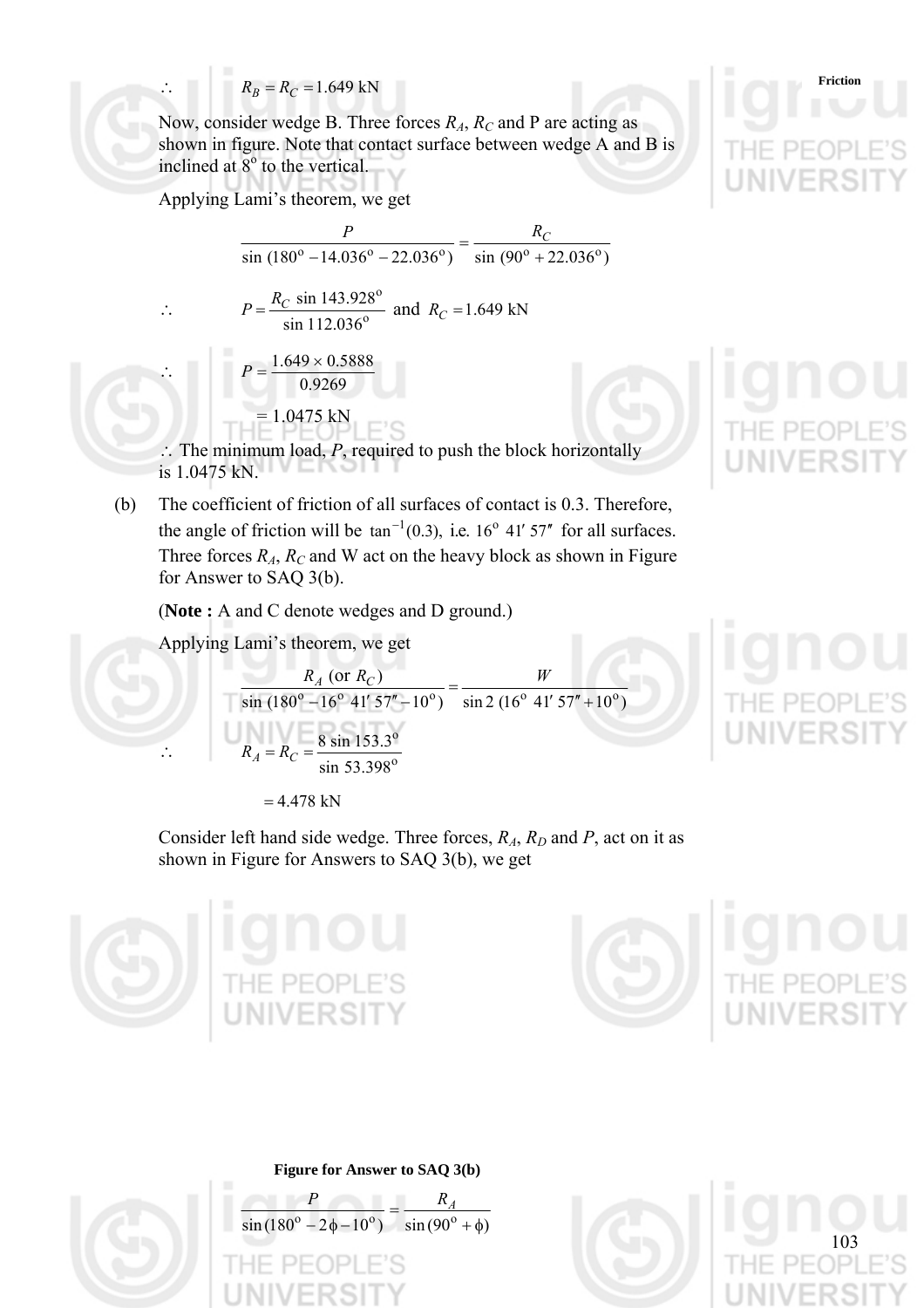

 $P = \frac{R_A \sin (2\phi + 10^{\circ})}{\cos \phi}$  $\frac{4.476 \text{ }\sin 45.55}{20816.6000}$  $=\frac{4.478 \sin 43.398^{\circ}}{4.478 \sin 43.398^{\circ}}$ cos 16.699



- ∴ The value of P to drive the wedges under the load is 3.212 kN.
- (c) (i) The force  $P_1$  to be applied at the end of the lever to raise the load up is given by



 $P_1 = \frac{r}{1} W \tan (\alpha + \phi)$ where  $\alpha = \tan^{-1} \left| \frac{P}{2\pi r} \right|$ ⎠ ⎞  $\overline{\phantom{a}}$ ⎝  $\big($ π  $\alpha = \tan^{-1}$ *r p* 2  $tan^{-1}$ 

and  $\phi = \tan^{-1} \mu$ 

Here  $P =$  pitch of the thread = 5 mm

*d* = mean diameter

 $\big($ 



 $\alpha = \tan^{-1} \left| \frac{3}{10} \right| = 1^{\circ} 31' 10$ 60  $\tan^{-1}\left(\frac{5}{60\pi}\right) = 1^{\circ} 31' 10''$ ⎝ π  $\alpha = \tan^{-1}$ and  $\phi = \tan^{-1} 0.08 = 4^{\circ} 34' 26''$  $r =$  mean radius = 30 mm  $l =$ Length of lever = 200 mm  $W = 20$  kN ∴  $P_1 = \frac{30}{200} \times \frac{20}{1} \times \tan(1^{\circ} 31' 10'' + 4^{\circ} 34' 26'')$  $P_1 = \frac{30}{200} \times \frac{20}{1} \times \tan(1^{\circ} 31' 10'' + 4^{\circ} 34' 26''$  $= 3 \tan (6.093^{\circ})$ 

$$
= 0.32 \text{ kN} = 320 \text{ N}
$$

(ii) To lower the load,  $P_2$  required is given by

 $P_2 = \frac{1}{t} W \tan{(\phi - \alpha)}$  $P_2 = \frac{r}{r}$  $=\frac{30}{200} \times 20 \tan (4^{\circ} 34' 26'' - 1^{\circ} 31' 10'')$  $=$  3 tan  $(3.054^{\circ})$  $= 0.160$  kN  $= 160$  N

(c) To lift a load, the force required at the end of the lever is given by

$$
P_1 = \frac{r}{l} \text{ W tan }(\alpha + \phi)
$$

$$
= \frac{25}{400} \times \frac{2}{1} \times \tan (\alpha + \phi)
$$